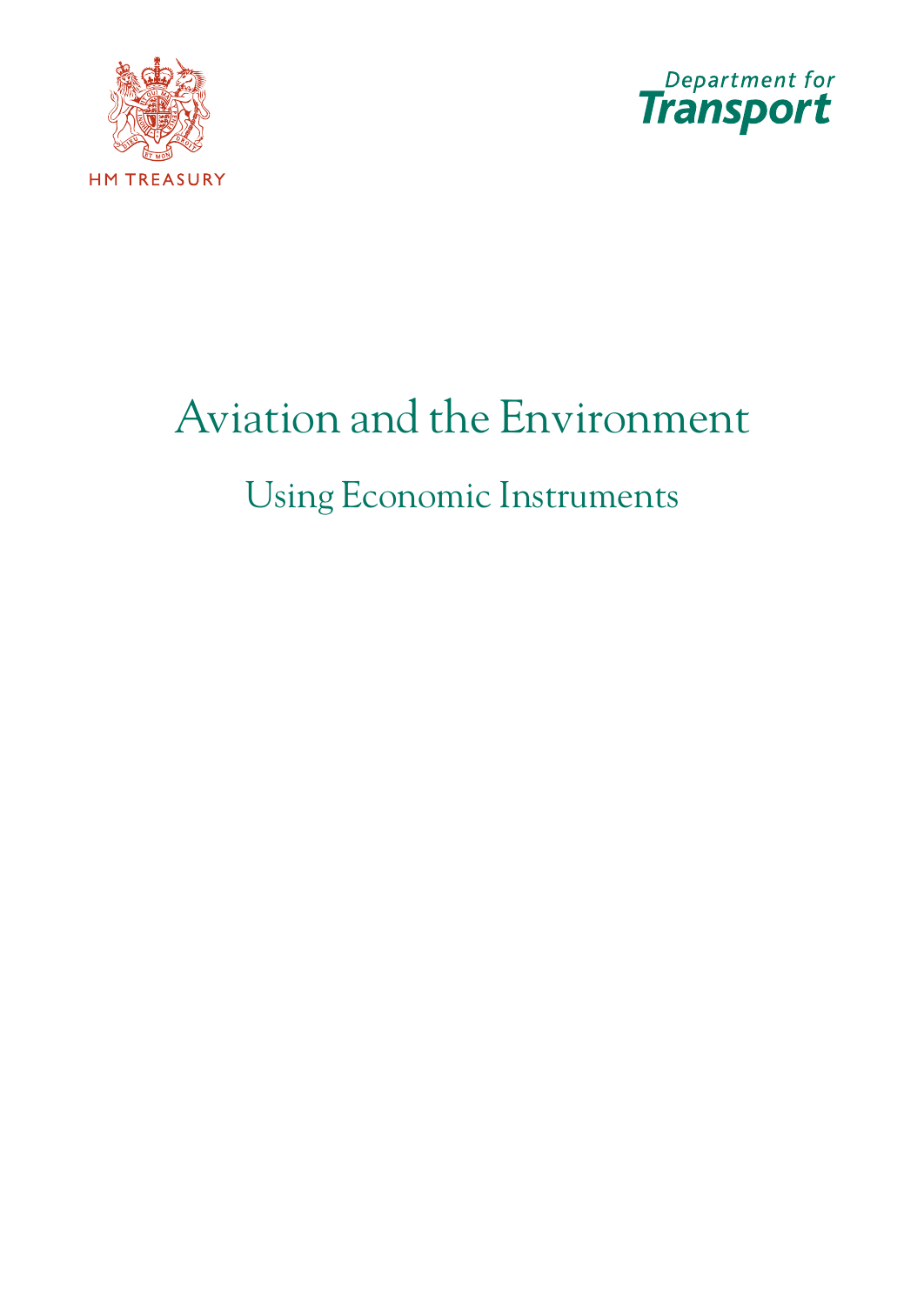Department for Transport Great Minster House 76 Marsham Street London SW1P 4DR Telephone: 020 7944 3000 Website: www.dft.gov.uk

*© Crown Copyright, 2003*

*Copyright in the typographical arrangement rests with the Crown.*

*This publication, excluding logos, may be reproduced free of charge in any format or medium for research, private study or for internal circulation within an organisation. This is subject to it being reproduced accurately and not used in a misleading context. The material must be acknowledged as Crown copyright and the title of the publication specified.*

For any other use of this material, please write to HMSO, The Copyright Unit, St Clements House, 2-16 Colegate, Norwich NR3 1BQ Fax: 01603 723000 or e-mail: copyright@hmso.gov.uk, or visit www.clickanduse.hmso.gov.uk.

| Further copies of this publication are available from: |                              |
|--------------------------------------------------------|------------------------------|
| <b>DFT</b> Publications                                | Tel: 0845 100 5554           |
| PO Box 236                                             | Fax: 0870 1226 237           |
| Wetherby                                               | Textphone: 0870 120 7405     |
| West Yorkshire LS23 7NB                                | E-mail: dft@twoten.press.net |

Cheques should be made payable to DFT.

ISBN 1 85112 613 9

Printed in Great Britain on material containing a minimum of 75% post-consumer waste and 25% ECF pulp.

March 2003

Product Code 03RALM01030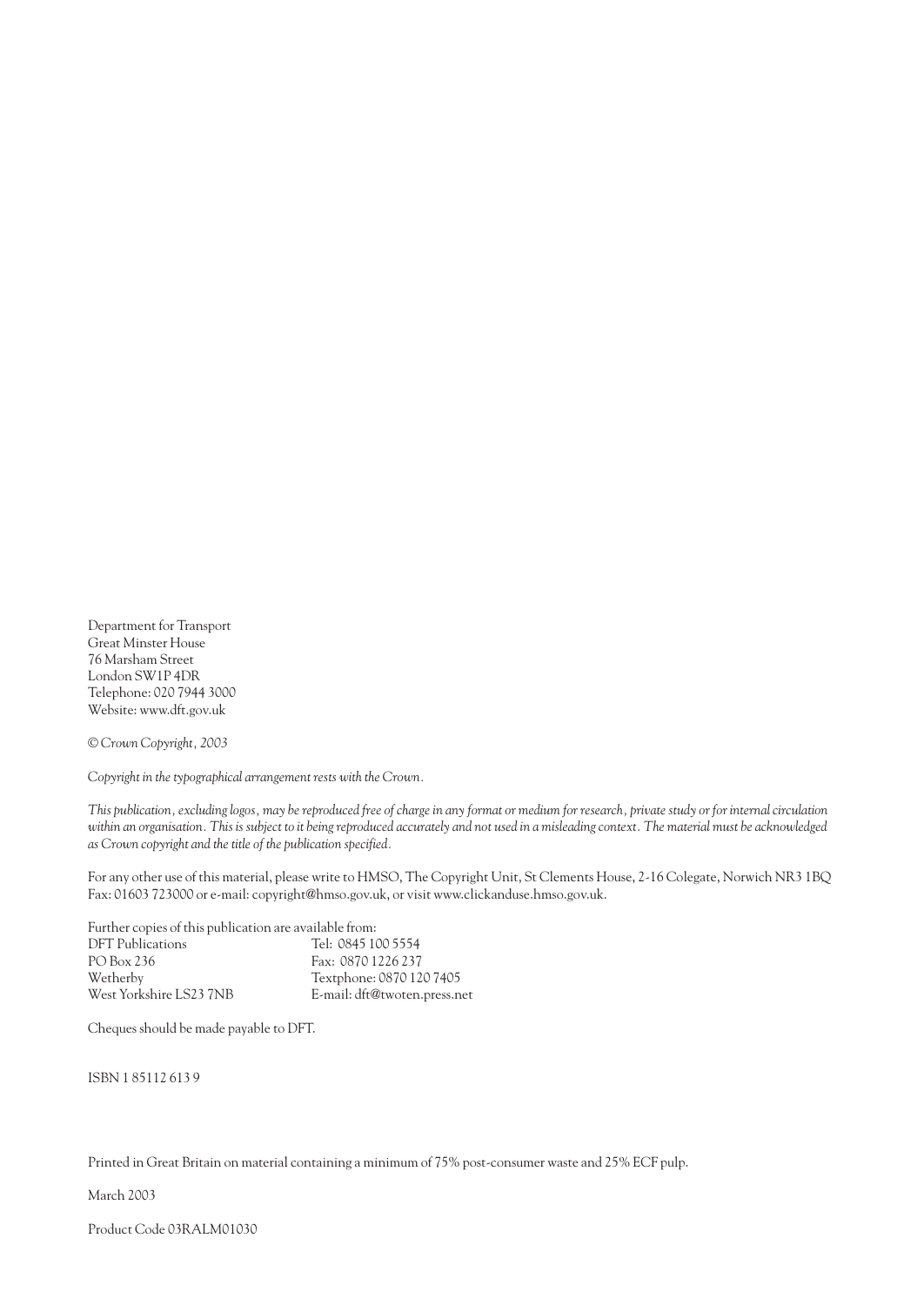



# Aviation and the Environment Using Economic Instruments

March 2003

Department for Transport: London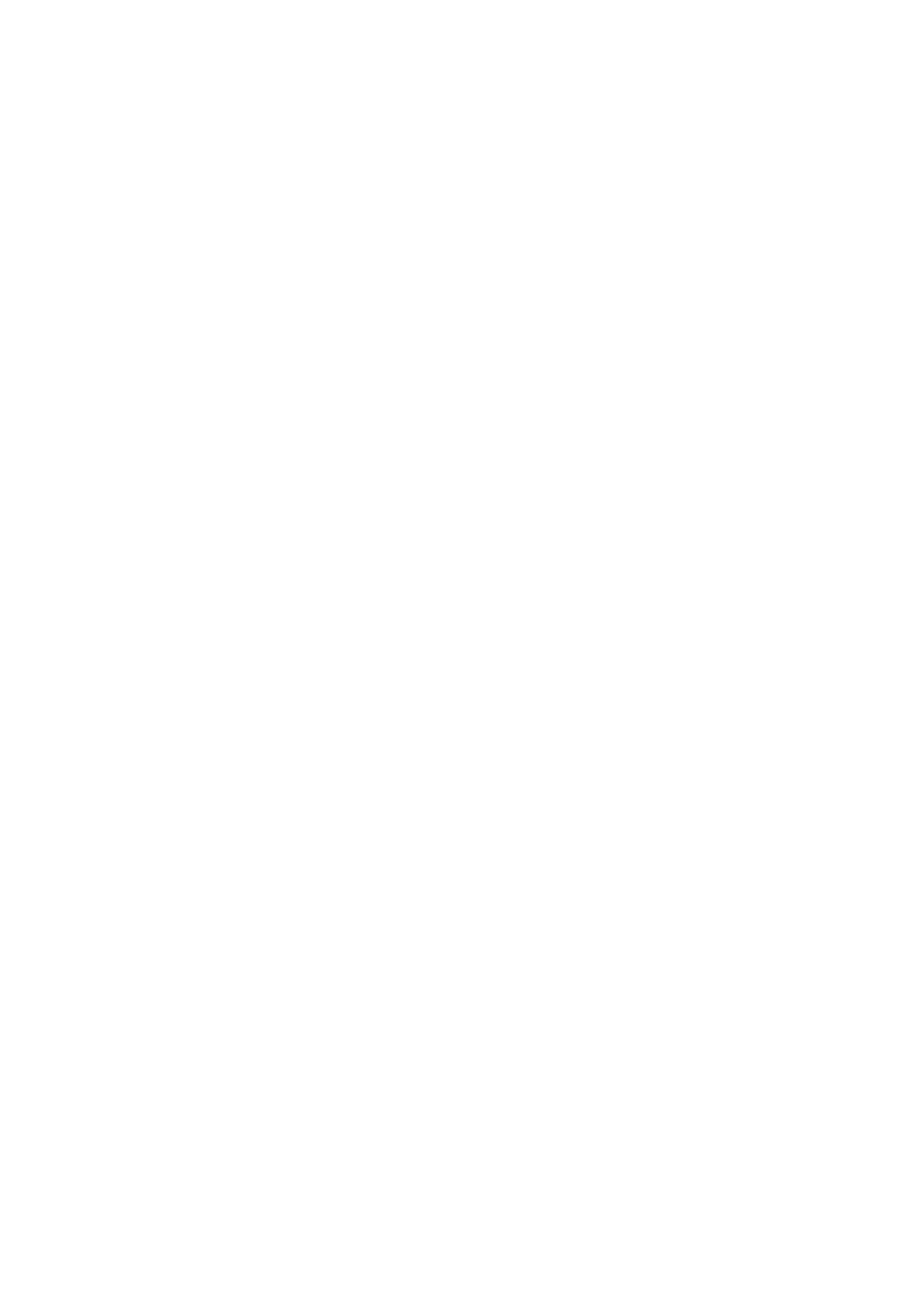## **CONTENTS**

| <b>SECTION 1</b><br>Context                         | 5              |
|-----------------------------------------------------|----------------|
| <b>SECTION 2</b><br>Policy Appraisal                | $\overline{7}$ |
| <b>SECTION 3</b><br>Aviation's Environmental Impact | 11             |
| <b>SECTION 4</b><br>Questions for Discussion        | 15             |
| <b>SECTION 5</b><br>Next Steps                      | 17             |
| <b>ANNEX A</b><br>The Cost of Carbon                | 18             |
| <b>ANNEX B</b><br>Radiative Forcing                 | 20             |
| <b>ANNEX C</b><br>Calculating Climate Change Costs  | 21             |
| <b>ANNEX D</b><br>$CO2$ Forecasts for 2000 and 2030 | 23             |
| <b>ANNEXE</b><br>Noise                              | 29             |
| <b>ANNEX F</b><br>Local Air Quality                 | 31             |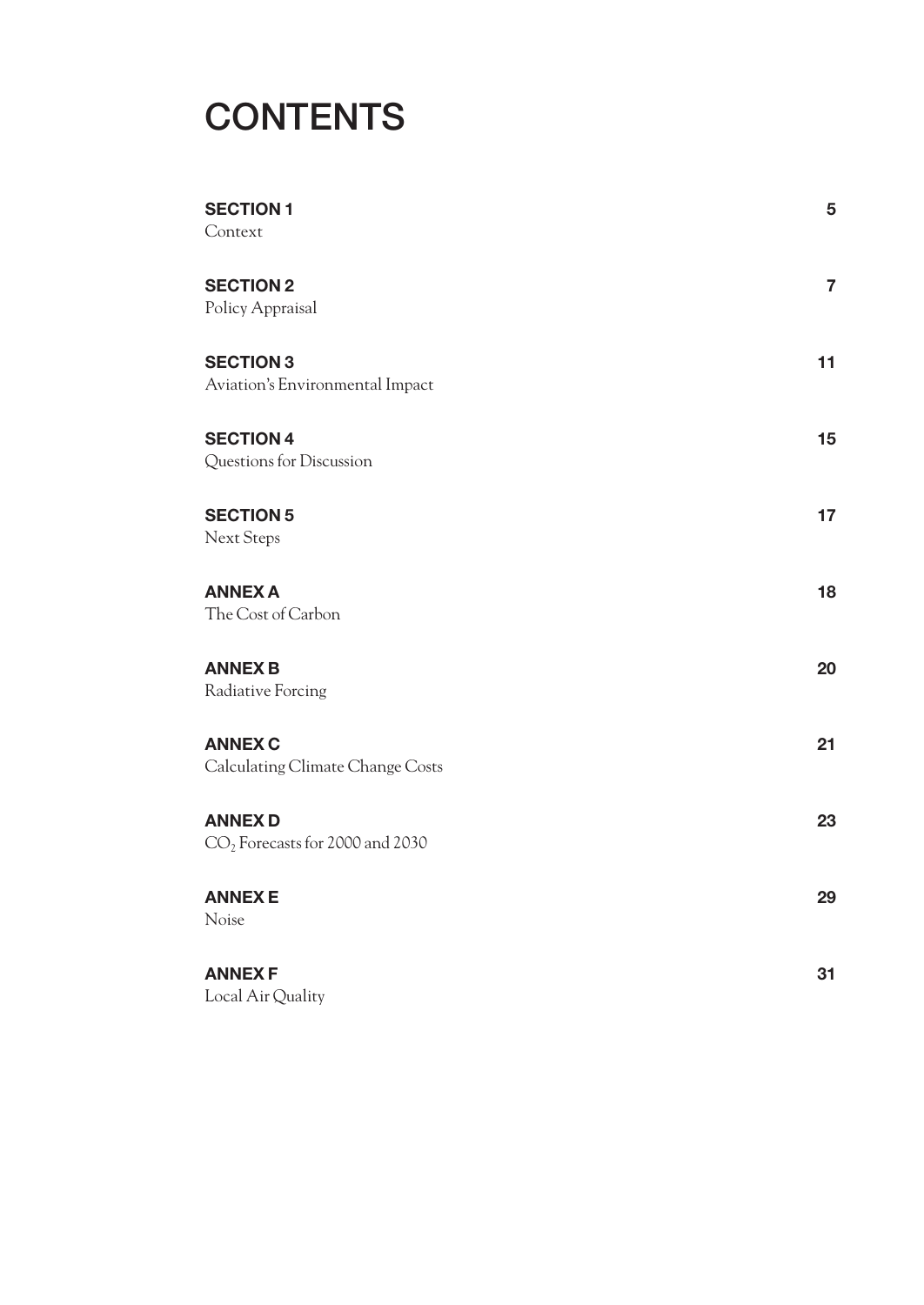## **Section 1 Context**

#### Introduction

- **1.1** The Government intends to publish a White Paper later this year covering the future development of air transport in the UK for the next 30 years. The Air Transport White Paper will include:
	- The Government's decisions on options for airport development;
	- An environmental framework to ensure that the long-term development of aviation in the UK is sustainable.

The Government announced in the 2002 Pre-Budget Report<sup>1</sup> that it would discuss with stakeholders the most effective economic instruments for ensuring that the industry is encouraged to take account of, and where appropriate reduce, its contribution to global warming, local air and noise pollution.

**1.2** This paper is intended to provide support for the discussions. The Government hopes that stakeholders will come forward with views about the desirability and effectiveness of a variety of different economic instruments at the discussions. The Government will set out its views in the Air Transport White Paper.

### The Government's Objectives for Aviation

- **1.3** The Government's objectives for aviation are that:
	- The development of aviation should be sustainable: that is to say, a proper balance should be struck and maintained between economic, environmental and social considerations. Policy for airports should aim to maximise the significant social and economic benefits, whilst seeking to minimise the environmental impacts.
	- Within this framework, the polluter should pay and aviation, like other industries, should meet its external costs, including environmental costs.
	- Economic instruments can be a useful way to reduce the environmental impact of aviation by encouraging the use of cleaner and quieter aircraft.
	- Any use of such instruments should be appropriate and practical, taking account of factors such as international and European obligations. Examples of relevant obligations include, the need to adhere to mandatory European Union (EU) pollution limit values for local air quality purposes; to adhere to the technical standards to limit noise and exhaust emissions from aircraft recommended by the UN body for civil aviation, the International Civil Aviation Organisation (ICAO); and to meet the targets for limiting greenhouse gas emissions by 2008-12 agreed under the Kyoto Protocol.

<sup>&</sup>lt;sup>1</sup> Pre-Budget Report, November 2002, HMT available online at www.hm-treasury.gov.uk/pre\_budget\_report/prebud\_index.cfm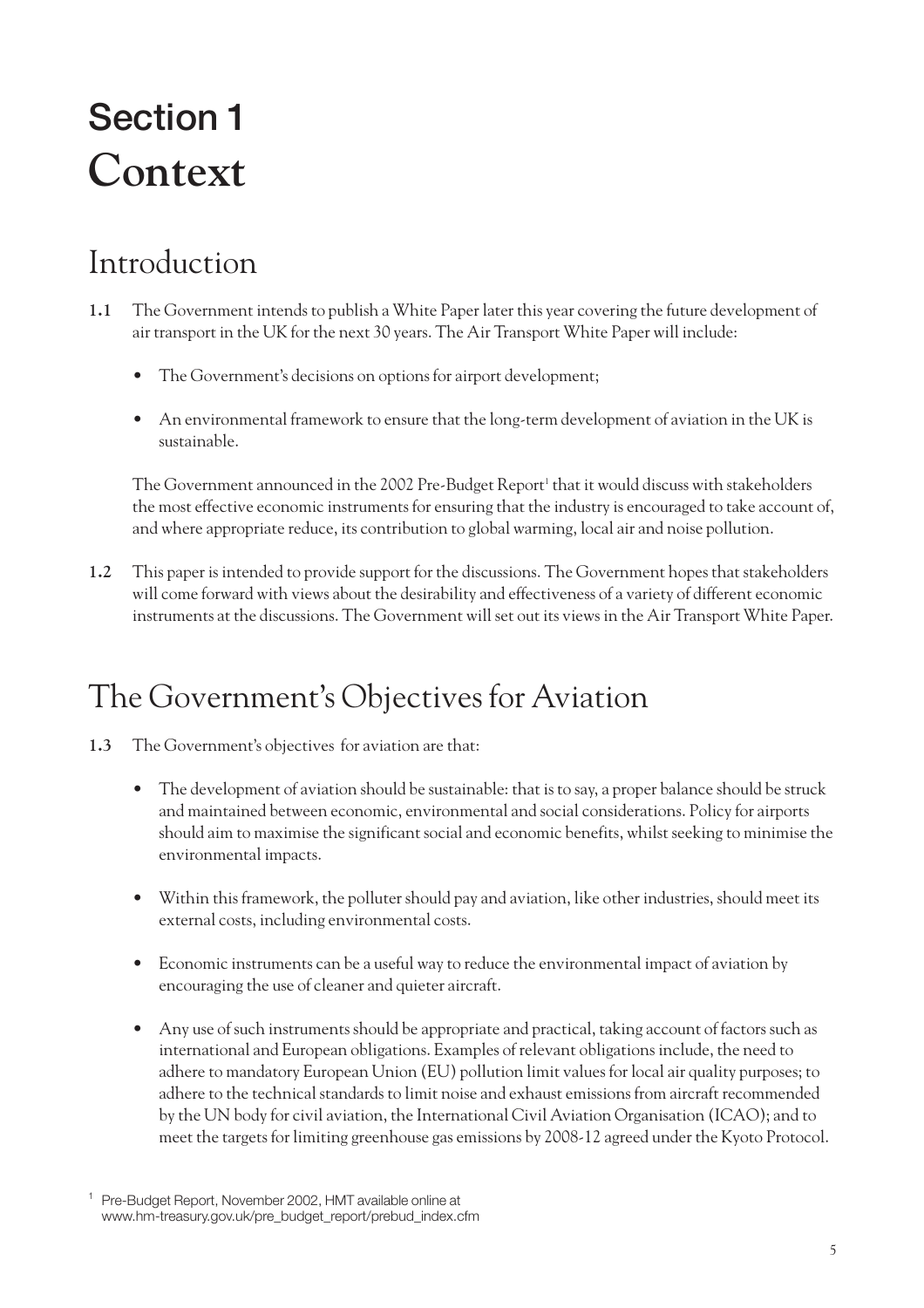- Economic instruments are not the only means of promoting sustainability in aviation. The Government already uses other instruments such as regulation, for example to manage noise, including night noise, at the main London airports, and is considering further such measures.
- The extent to which increased demand should be met is the subject of the regional consultation documents, *The Future Development of Air Transport in the United Kingdom*<sup>2</sup> . These set out an appraisal of both the benefits and disadvantages of options for additional airport capacity and seek views on those options in the light of this information.

#### Structure of this Document

- **1.4** The document is separated into the following sections:
	- Section 2 describes the process by which the Government makes decisions in the area of economic instruments, including consideration of impacts on, for example, social exclusion and competitiveness.
	- Section 3 details the Government's estimates of aviation's environmental costs in terms of climate change, local air quality and noise, and translates these costs into monetary values where possible.
	- Section 4 presents a range of questions the Government would like stakeholders to consider at the forthcoming discussions.
	- Section 5 describes the next steps in the process of stakeholder discussions.
	- The annexes provide background analysis to support the calculations in Section 3.

<sup>&</sup>lt;sup>2</sup> The Future Development of Air Transport in the United Kingdom, July/August 2002 and February 2003 for the revised South East consultation document, DfT available online at www.airconsult.gov.uk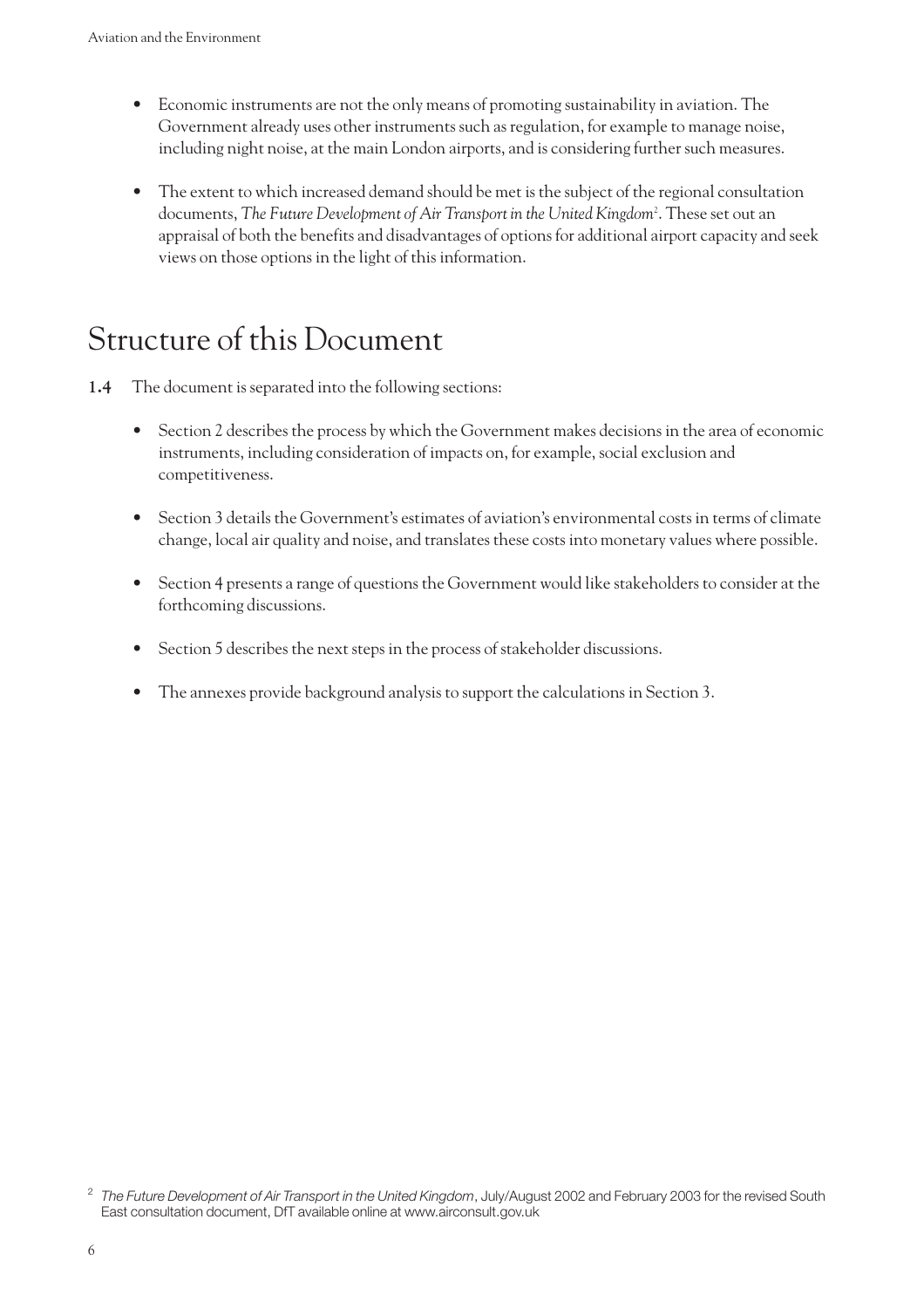# **Section 2 Policy Appraisal**

### The Policy Development Process

- **2.1** At the 2002 Pre-Budget Report, the Government published its strategic framework for environmental taxes, *Tax and the Environment: Using Economic Instruments*. This builds on the Government's 1997 Statement of Intent on environmental taxation, and sets out the principles underpinning the Government's approach to using economic instruments such as taxes. The document outlines clearly the process the Government takes in determining whether and how to intervene to improve the environment. This involves a number of steps.
- **2.2** First, the Government identifies the environmental policy objective. The Government's principal environmental objective for aviation is that, where appropriate, the industry should pay for its environmental costs. This is set out in Section 1 of this document.
- **2.3** Second, the Government needs to assess the rationale for Government intervention. Section 3, with accompanying annexes, presents analysis which demonstrates the extent of aviation's environmental impact. It is possible to express much of this impact, albeit tentatively, in monetary terms. The analysis provides evidence of market failure because full environmental costs are not currently factored into the prices paid by those who benefit from aviation. Hence there is a case for the Government to intervene.
- **2.4** Third, the Government evaluates the benefits and costs of intervention. Potential environmental benefits need to be considered in relation to the costs of achieving them. When considering any economic instruments, the Government will take into account, in particular the:
	- (i) Environmental impact, including, for example, the effectiveness at internalising external costs.
	- (ii) Economic impact, including any impacts on fares and demand for air travel and wider impacts across the economy.
	- (iii) Distributional impact, including any impact on regional services, effects on social exclusion, and on the developing world.
	- (iv) Competitiveness impact, including the impact on the aviation industry.
	- (v) Value for money, including consideration of potential administrative compliance costs.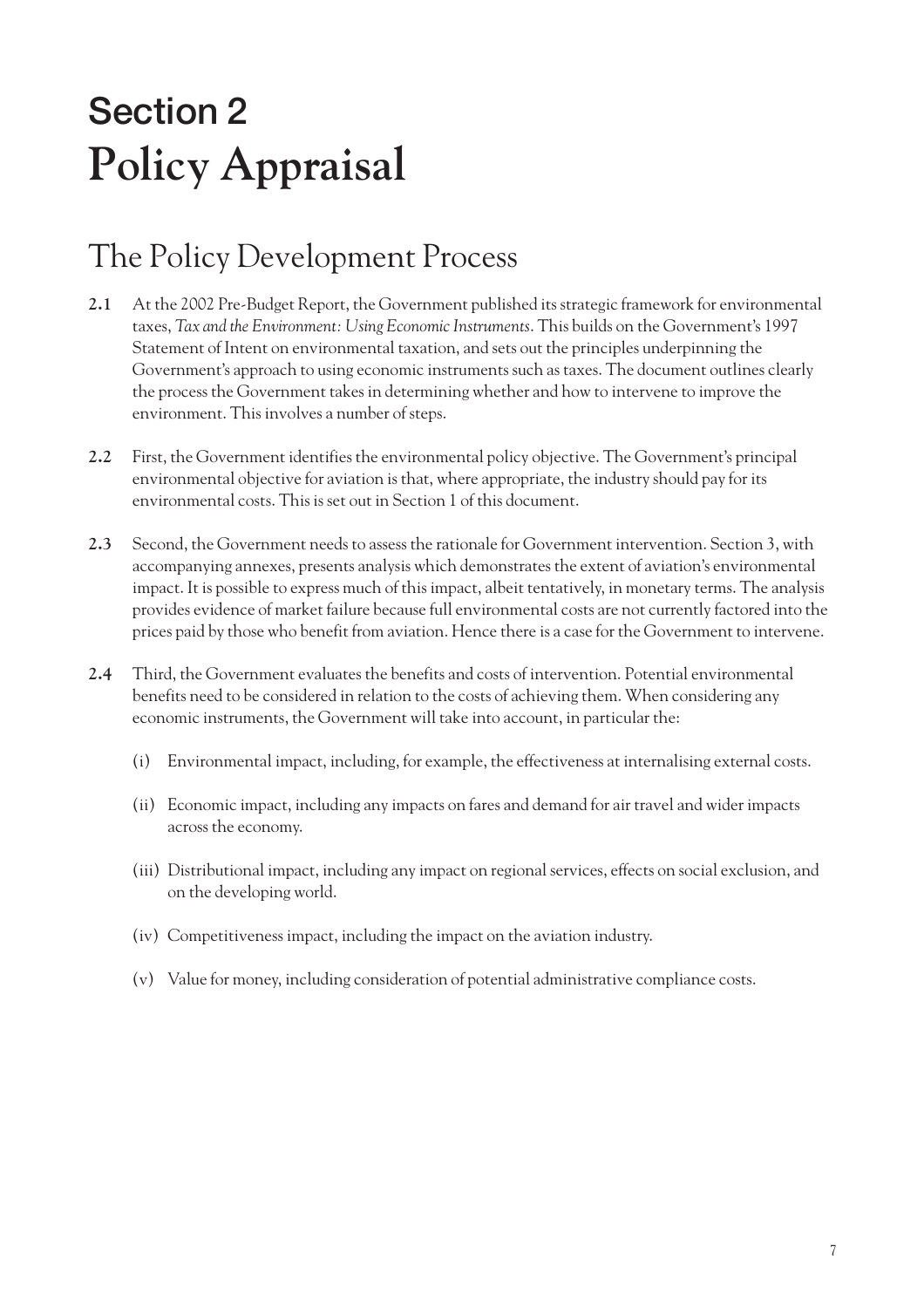#### Box 1: **The role of economic instruments**

Different instruments available to Government include regulation, economic instruments such as taxes, charges or trading schemes, the provision of information and voluntary agreements.

Regulation, for instance, is an important tool for delivering the Government's environmental objectives for aviation. Regulation may be needed where it is necessary to avoid certain environmental impacts altogether, or in cases where the cost of environmental impacts is or may be extremely high.

The Government's discussions with stakeholders will focus on the role that *economic instruments* could play in meeting the Government's environmental objectives for aviation, including how they might complement the regulatory framework, for example by ensuring that the EU limit values for local air quality are respected, and in achieving targets such as those established in the Kyoto Protocol. Economic instruments have only been applied to the aviation sector in a limited way in the past. The Government believes that, in general, economic instruments can help to:

- give market signals to industries to adapt their behaviour to reflect environmental costs;
- encourage, in a cost-effective way, new technology and innovation;
- send long-term signals to the market, and orient decision-makers towards the long-term goals of sustainable development.

The choice of economic instrument will also depend on the policy objectives. When weighing up the advantages and disadvantages between taxes and tradable permits, the Government considers a number of questions:

- Is it essential to bring pollution down to a set quantity or is the aim to internalise a known externality?
- What is the relationship between the marginal benefits of reducing emissions and the marginal costs of abatement? Where emissions above a certain level are associated with very high damage, there is a higher risk of a large welfare loss with a tax, as the outcome cannot be guaranteed.
- Could a trading scheme be implemented at reasonable cost and would there be a well-functioning market in permits?
- **2.5** Fourth, the Government needs to determine the most efficient instruments for achieving the objective. The most efficient approach will be the one that provides the greatest overall economic benefits. In some cases, a combination of economic and other instruments (e.g. regulation) may be needed to achieve the objective.
- **2.6** Fifth, it is important that the Government considers the extent to which potential instruments have synergies or trade-offs with other economic and social objectives, and the extent to which these are acceptable.
- **2.7** Finally, the Government takes forward the process of policy development and implementation. Having identified an environmental problem, the Government engages in a process of evidence gathering, consultation and analysis before deciding on the most effective policy response. Given the long-term nature of many environmental problems, including many of aviation's environmental impacts, the Government believes that policies should be developed in close consultation with stakeholders. To this end, the Government has published a number of documents in recent years: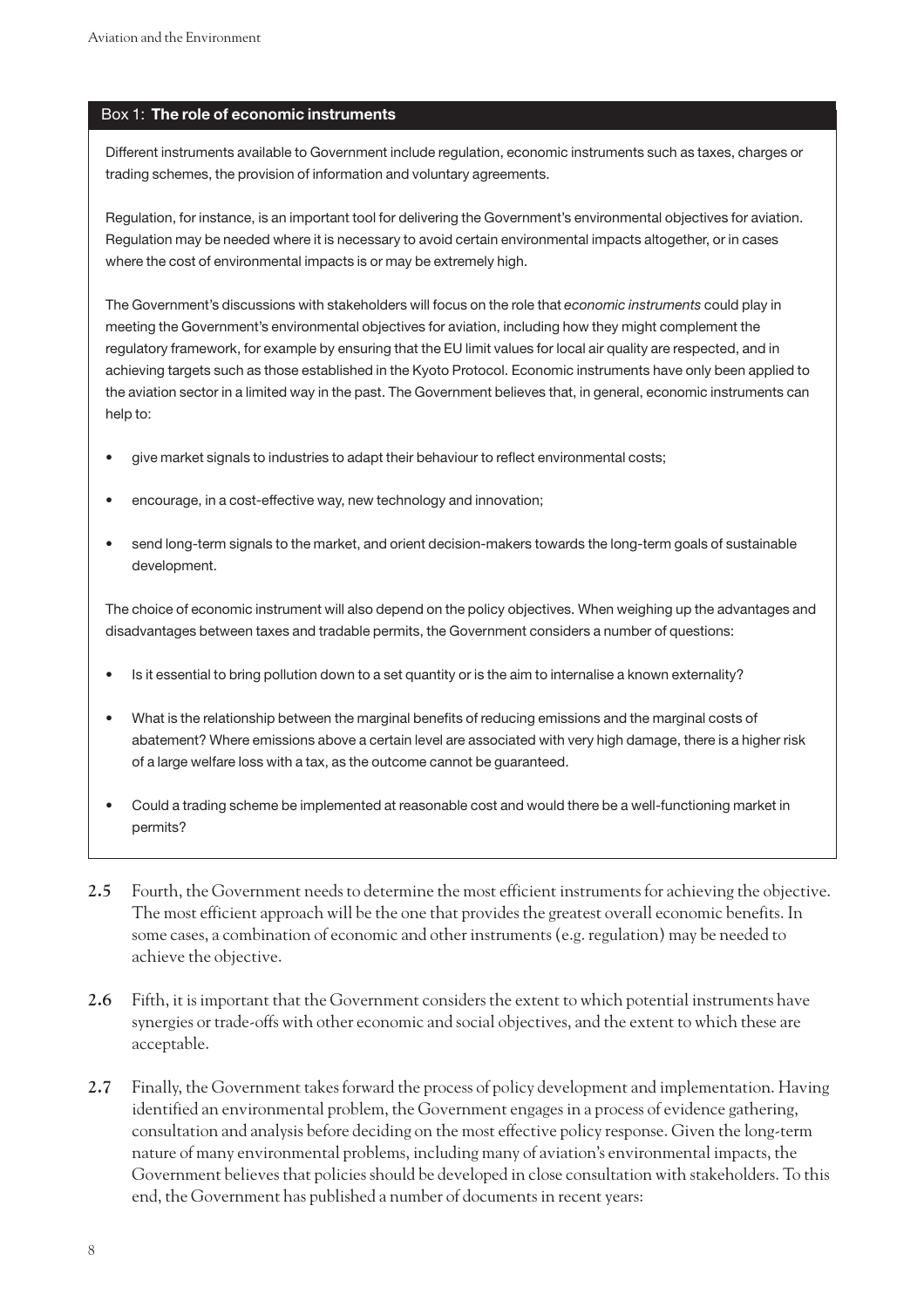- *The Future Development of Air Transport in the United Kingdom* a series of regional consultation documents – discussed a wide range of airport development options in the face of the forecast rise in demand for air travel over the next 30 years. Specific responses were invited as to what controls should be put in place to manage the adverse effects of any additional development. This consultation period has been extended due to the addition of options for Gatwick in the South East regional consultation.
- *The Future of Aviation*<sup>3</sup> asked questions on a wide range of policy issues relating to aviation. In particular, responses were sought as to whether greater emphasis should be placed on regulation, economic instruments or voluntary agreements in order to mitigate the environmental effects of aviation. A summary report of the responses to this consultation may be found on the DfT website.
- *Valuing the External Costs of Aviation*<sup>4</sup> published in parallel with *The Future of Aviation* reviewed the valuation of external costs and considered the implications on airline costs, fares and demand of aviation meeting these costs. The analysis presented in Section 3 of this document updates this information, where appropriate.
- **2.8** Finally, the Government is now engaging in a series of discussions with stakeholders to gain further information and views at first hand. This document is intended to provide background and support for those discussions.
- **2.9** The Government will present its views in the Air Transport White Paper at the end of 2003. Where appropriate, the Government will then consult on the design of any measures proposed and the shape of the overall package.

<sup>3</sup> *The Future of Aviation*, December 2000, DETR available online at www.aviation.dft.gov.uk/index.htm

<sup>4</sup> *Valuing the External Costs of Aviation*, December 2000, DETR available online at www.aviation.dft.gov.uk/atwp/exvalue/index.htm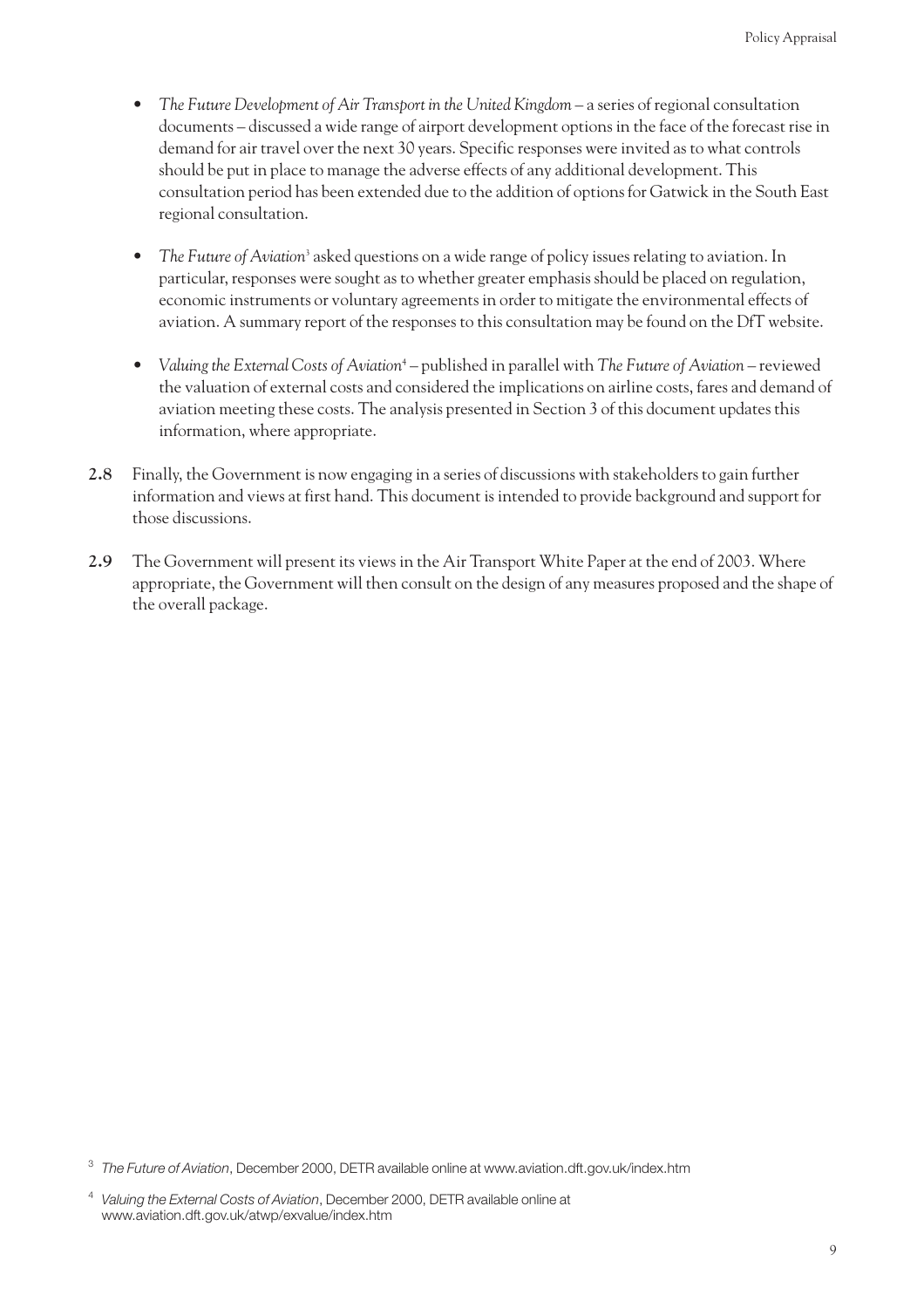#### Box 2: **Legal issues**

In addition to the issues outlined above, the Government would need to consider the legal permissibility of particular policy instruments. There are a number of provisions in both international and European Union law which need to be taken into account.

#### **The Chicago Convention and bilateral air service agreements**

The Chicago Convention is the fundamental treaty on international civil aviation. It provides the framework for the operation of international air services. Most of the nations of the world, including the 15 EU member states, are parties to this treaty. Its provisions form binding international law.

Bilateral air service agreements regulate the operation of air services between pairs of countries. They supersede national regulations. One of the best known agreements is the Bermuda 2 agreement concluded in 1977 between the US and the UK.

The convention prohibits the imposition of taxes or charges on fuel *kept on board* aircraft and consumed on international flights. Restrictions under bilateral air service agreements go further.

#### **European Union law**

Any measures considered would also need to comply with various EU legal provisions. These include Directive 92/81/EEC, which exempts air carriers from payment of excise duties on fuel consumption within the EU. However, it should be noted that the provisions in this directive reflect *international* legal agreements, and the EU is committed to removing them should the international agreements be altered.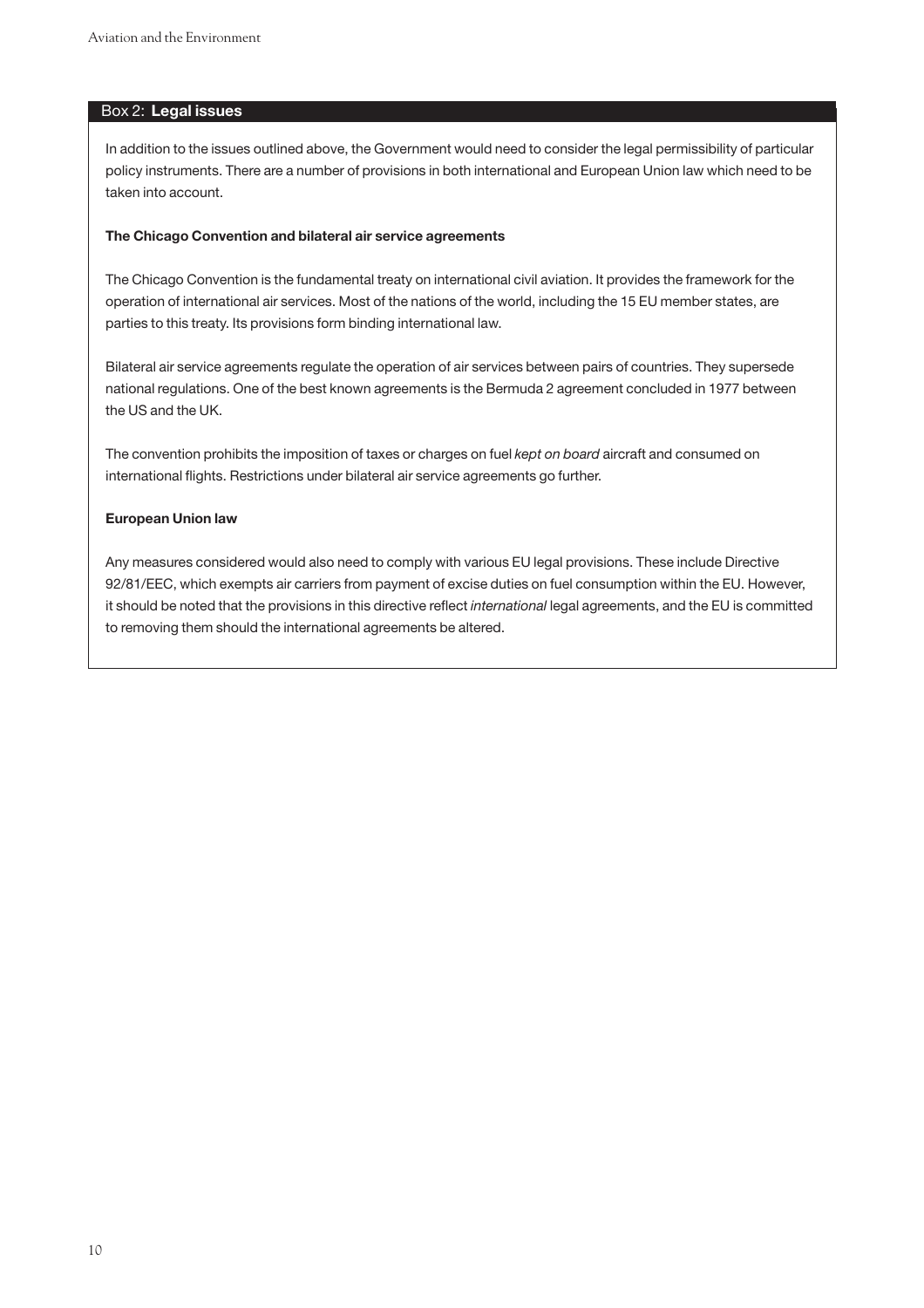## **Section 3 Aviation's Environmental Impact**

#### Introduction

- **3.1** This section summarises the Government's knowledge of aviation's external costs, now and in the future, and translates these costs into monetary values where estimates are available. However, this document focuses specifically on the external costs relating to:
	- Climate Change
	- Noise
	- Local Air Quality
- **3.2** The Government recognises that there are a wide variety of other environmental effects particularly associated with the development of airport capacity. These include impact on land use and properties, heritage and ecology; they are addressed in the consultation documents seeking views on *The Future of Air Transport in the United Kingdom*.

### Climate Change

- **3.3** The impact of aviation on climate change is the large environmental cost that can be quantified in monetary terms. Aircraft engines (and other ground sources) emit carbon dioxide  $(CO<sub>2</sub>)$  and nitrogen oxides (NO<sub>x</sub>). CO<sub>2</sub> is a greenhouse gas; NO<sub>x</sub> results in ozone (a greenhouse gas) both of which contribute to global warming and climate change. The aviation emission for which external costs can be most easily calculated is  $CO_2$ ; the monetary cost of the climate change caused by  $CO_2$  is evaluated by calculating the amount of carbon produced and multiplying this by an estimate of the cost per tonne of carbon released. **ANNEX A** explains how the Government estimates a cost for carbon emissions.
- **3.4** The impact of aviation on climate change is increased over that of  $CO<sub>2</sub>$  alone by the range of secondary emissions released and their specific effects at altitude. These effects include increased tropospheric ozone, contrail formation and stratospheric ozone depletion. The environmental impacts of aircraft have been assessed by the Intergovernmental Panel on Climate Change (IPCC, 1999)<sup>5</sup> and more recently by the Royal Commission on Environmental Pollution (RCEP, 2002)<sup>6</sup>.
- **3.5** The total impact of all aviation emissions on climate change is attained by multiplying the volume of  $CO<sub>2</sub>$  released by 2.7. This is known as the 'radiative forcing index', and is the ratio of total radiative forcing to that from  $CO<sub>2</sub>$  emissions alone and is a measure of the importance of aircraft induced climate change other than from the release of  $CO<sub>2</sub>$ . **ANNEX A** contains further information on the cost of carbon and **ANNEX B** gives a brief description of radiative forcing.
- **3.6** The cost of aviation's impact on global warming is calculated by using an illustrative value for the cost of

<sup>5</sup> *Aviation and the Global Atmosphere*, Intergovernmental Panel on Climate Change, (1999) available online at www.ipcc.ch

<sup>6</sup> *The Environmental Effect of Civil Aircraft in Flight*, November 2002, Royal Commission on Environmental Pollution available online at www.rcep.org.uk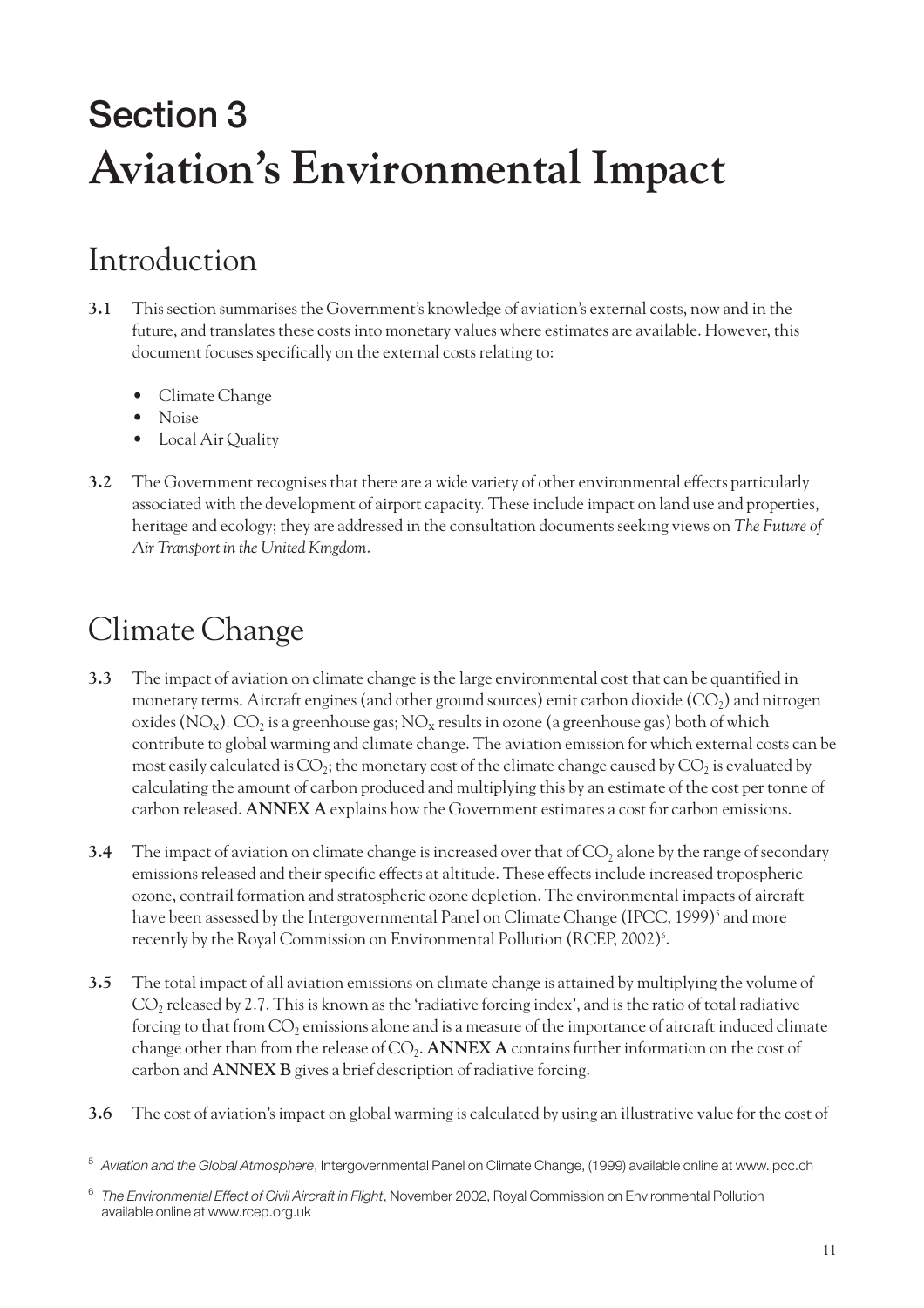carbon such as £70 per tonne (rising by £1 per tonne per annum in real terms). The details of the calculations are in **ANNEX C** followed by example calculations for climate change costs for typical long and short-haul flights.

- **3.7** Meeting the cost of climate change would have the effect of reducing demand by around 10%, with the outcome dependent on the scale of demand responses and technological improvements or supply side effects. Supply side effects range from part of the increase in costs being absorbed by airlines, the accelerated purchase of more fuel-efficient aircraft and, in the longer term, the development of new aircraft and engine types embodying new technology. Supply side effects can have the desirable property of leading to environmental benefits while minimising wider negative impacts.
- **3.8 ANNEX C** reports the national cost of global warming using published estimates of aviation CO<sub>2</sub> from passenger aircraft in 2000 at £1.4 billion, increasing to £4.8 billion in 2030, assuming no demand or supply side responses for economic instruments. The 2030 figure reflects more air traffic and a higher cost of carbon. The national  $CO<sub>2</sub>$  forecasts assume that no new economic instruments are in place, and therefore they represent unconstrained forecasts. Economic instruments may lead to lower demand, and have supply side effects (see paragraph D18 in **ANNEX D**). The net effect of this on the national air passenger forecasts is discussed in *The Future Development of Air Transport in the United Kingdom: South East*(see in particular paragraphs 5.5 to 5.12 which places this in context).

### Aviation's Share of  $CO<sub>2</sub>$  Emissions

- **3.9** For 2000, estimates<sup>7</sup> show that UK civil passenger aviation produced 30 million tonnes of CO<sub>2</sub>, which corresponds to 18% of all UK transport  $CO_2$  emissions and 5% of UK  $CO_2$  emissions from all sectors.
- **3.10** Estimates reported in *The Future Development of Air Transport in the United Kingdom: South East* (**ANNEX E**, Table E.2) suggest that passenger aviation will be responsible for c. 70 million tonnes of  $CO<sub>2</sub>$  in 2030 in a scenario with high growth of airport capacity. **ANNEX D** explains the basis of this calculation, which includes conservative assumptions such as that existing plane types do not get more fuel efficient engines, as newly built planes of those types enter service in coming decades.
- **3.11** The 2030 carbon dioxide forecast implies an increase of 2.3 times the year 2000 total of 30 million tonnes of  $CO<sub>2</sub>$ . On the basis of current policies, including the full impact of the Climate Change Programme, overall UK carbon dioxide emissions might amount to some 135 million tonnes of carbon in 2020. While there is no specific aviation forecast for the same year, interpolation suggests that aviation might produce some 14 – 16 million tonnes of carbon in 2020 8 , about 10 – 12% of total UK CO<sub>2</sub> emissions from all sectors. For the reasons given in the section on radiative forcing (ANNEX B) aviation's share of total climate change effects is higher than its share of  $CO<sub>2</sub>$  alone.

| Year | <b>Aviation CO<sub>2</sub></b><br>million tonnes | <b>Share of total UK</b><br>$CO2$ emissions/% |
|------|--------------------------------------------------|-----------------------------------------------|
| 2000 | 30                                               |                                               |
| 2020 | 55                                               | $10-12$                                       |

<sup>7</sup> National Environmental Technology Centre

<sup>8</sup> See page 72 of *Our energy future – creating a low carbon economy*, February 2003, DTI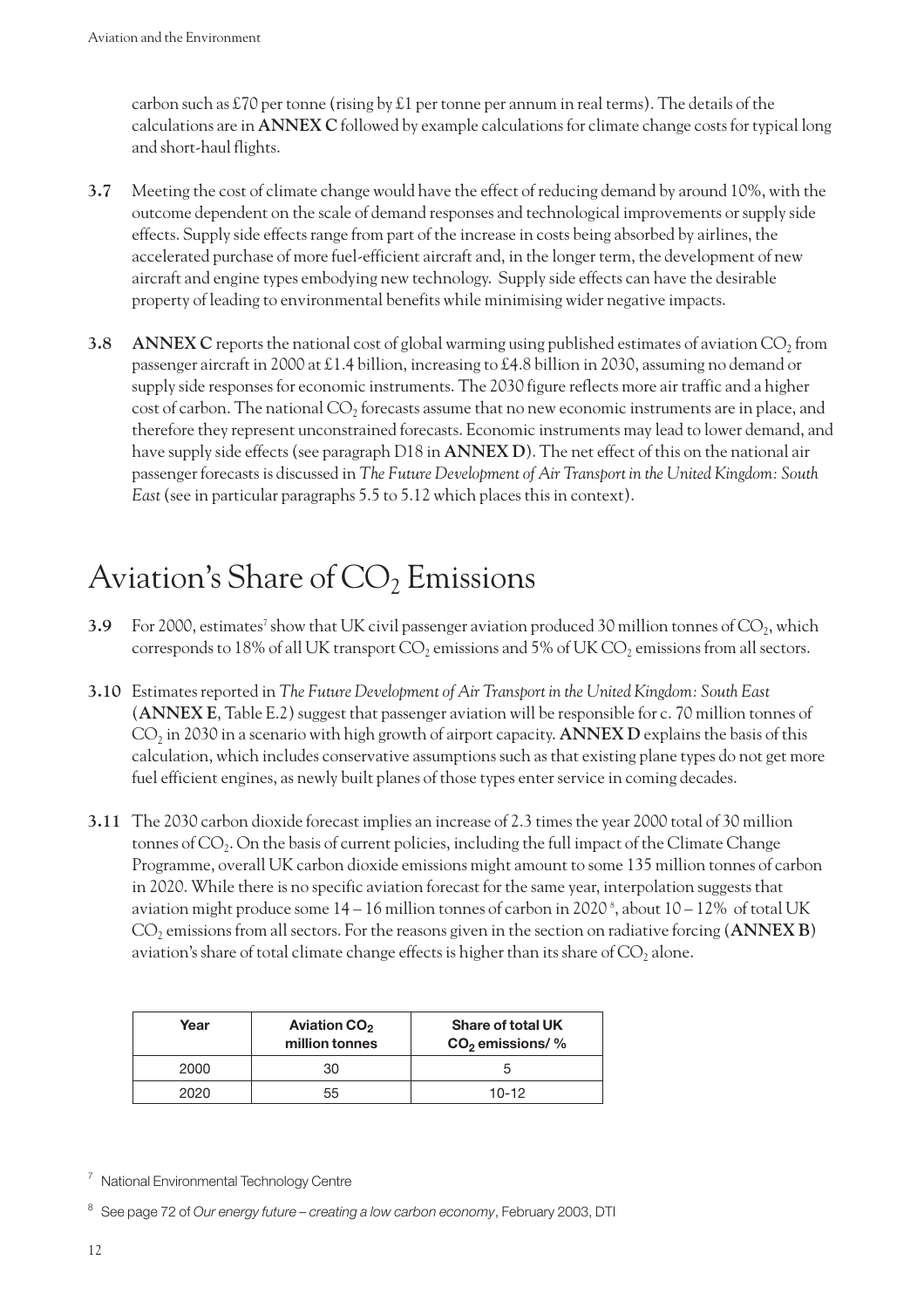#### Noise

- **3.12** Aircraft noise is an important public concern because it causes a direct impact on people in the vicinity of airports. Monetary valuations of noise attempt to place a value on annoyance and on the impact on quality of life.
- **3.13** Estimates in *The Future Development of Air Transport in the United Kingdom: South East*, of the cost of noise were made by estimating the effect of a sustained increase in noise on house prices, using so-called *'hedonic pricing'* techniques. A technical note giving hedonic price estimates for all major UK airports where there might be substantial development can be found on the DfT website at www.aviation.dft.gov.uk
- **3.14** Of all UK airports, Heathrow has the highest number of people affected by noise. The study estimates were based on households exposed to an equivalent continuous daytime sound level of 57dBA Leq and above, to which was applied the consensus finding from research that a sustained 1dBA rise in the quantity of noise was likely to reduce house prices by between 0.5 and 1%. The results as shown in *The Future Development of Air Transport in the United Kingdom: South East*(page 174) suggest that monetary values for the effect of aircraft noise ranged between 36 and 40 pence per passenger. At other airports in the South East, on the same basis of calculation, values do not exceed 5 pence per passenger. This work shows the costs for all residents living around each of the airports where major expansion may take place, who would be affected by noise levels greater or equal to 57dBA. The total cost of noise impacts for all airports has been estimated at around £25 million for 2000. (It is, of course, recognised that aircraft noise is annoying outdoors as well as indoors, to visitors as well as those living near airports and to some people living beyond the 57dBA Leq daytime contour. It is also true that the hedonic valuation method encompasses night as well as daytime noise).
- **3.15 ANNEX E** contains further information relating to night noise (the subject of a separate consultation), the SERAS study and background information on World Health Organisation guidelines.

## Local Air Quality (LAQ)

- **3.16** Aviation affects local air quality through emissions produced by fuel combustion during take-off and landing and the operation of ground auxiliary vehicles and associated surface access movements. The main aviation emissions affecting LAQ are  $NO<sub>2</sub>$  and  $PM<sub>10</sub>$ ; other air pollutants emitted by aviation included sulphur dioxide and VOCs (volatile organic compounds). Mandatory EU limits will come into force for  $NO_2$  and  $PM_{10}$  in 2010 and 2005/2010 respectively. The SERAS report considers that these two emissions are sufficiently indicative of the scale of LAQ impacts.
- **3.17** *The Future Development of Air Transport in the United Kingdom: South East* reports that exceedence of the EU levels for  $NO<sub>2</sub>$  is likely to occur at Heathrow. Levels currently include emissions from all sources, including aviation and road use (for instance from the M4 and M25). Monitoring data at Heathrow and Gatwick over the last few years does not indicate any major airport-related excess in concentrations of  $PM_{10}$ .
- **3.18** Page 174 of *The Future Development of Air Transport in the United Kingdom: South East*, reports that estimates of the NHS costs of respiratory illnesses indicate that the total amount would be too low to be expressly represented in any economic instrument. An alternative approach, based on total external costs of air pollution from aviation was taken in a study by CE Delft in 2002 on the *External Costs of*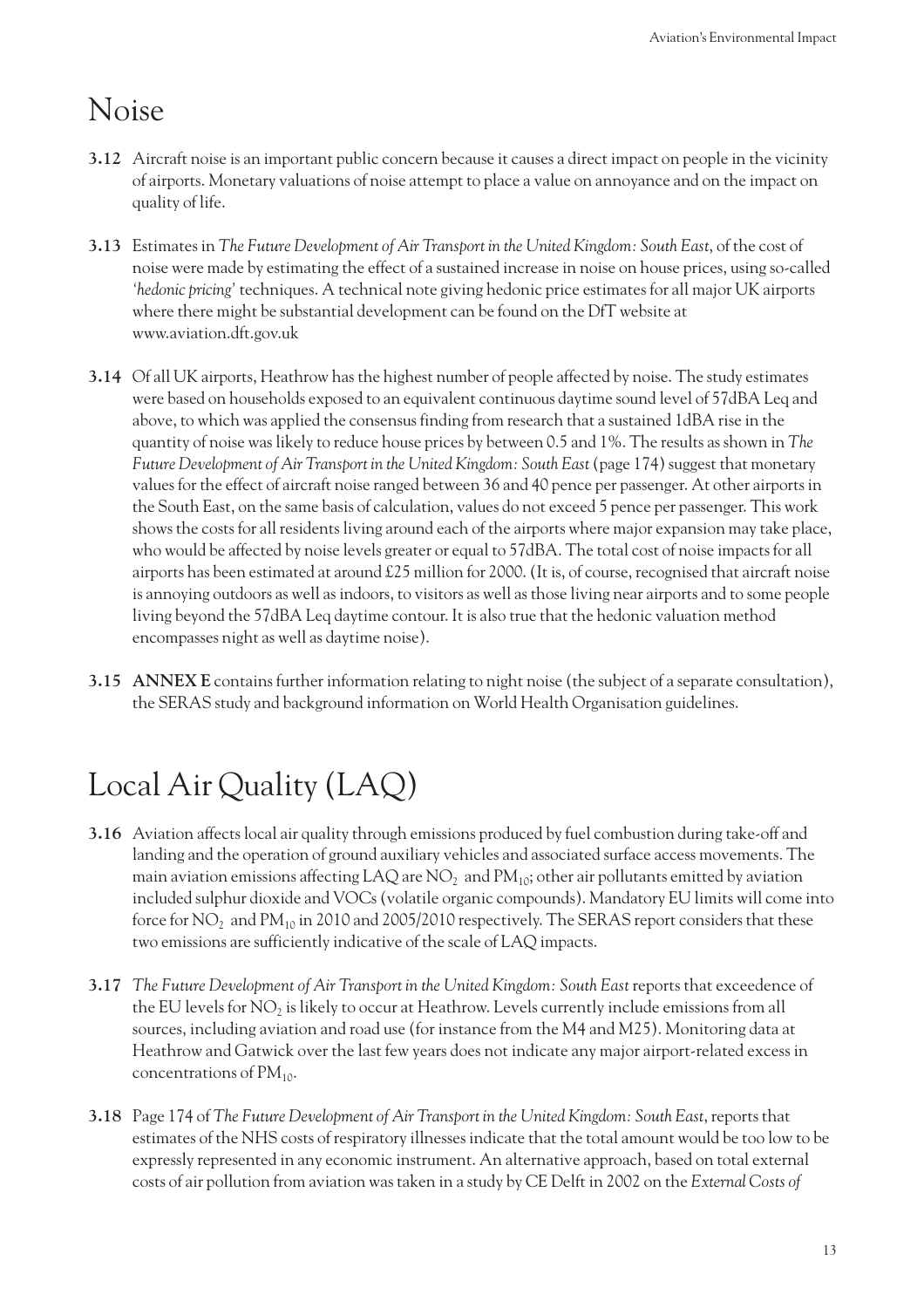*Aviation*<sup>9</sup> . This report set out all the emissions of importance from a LAQ perspective and the range of health and environmental impacts. This study estimates that the external LAQ costs of aviation vary between €1-2 per passenger (equivalent to £119–236 million for all UK passengers). Further details on LAQ may be found in **ANNEX F.**

#### Congestion

- **3.19** Aviation causes two main types of congestion: congestion in the skies, and congestion around airports (surface access). The costs of congestion in the skies are largely borne by other air users who pay higher air fares than otherwise would be the case and are to some extent within the control of the regulatory regime for airports and slot allocation. Hence, unlike road transport, where there are large congestion external costs imposed on other road users, the *external* costs to the sector as a whole are likely to be minimal.
- **3.20** Where additional surface traffic is encouraged around airports, others are likely to be affected. There may be a range of tools available to airport operators and local authorities ranging from traffic management schemes such as local congestion charging, to free buses and park and ride facilities.
- **3.21** Due to the lack of market mechanisms in the current slot allocation system, there is no guarantee that those airlines who value the scarce capacity highest are able to obtain the slots, resulting in an inefficient use of airport capacity. The Government is pressing at an EU level to reform slot allocation regulations, but in the meantime there may be other measures the Government could deploy to encourage more efficient use of capacity. Such measures, however, fall outside the scope of this discussion paper, which focuses on aviation's environmental costs.

#### Conclusions

**3.22** Aviation's principal externality, which can be translated into monetary terms, arises from the effect of greenhouse gases and the impact that they have on climate change. Calculations indicate that the external costs of climate change could increase from £1.4 billion in 2000 to an estimated £4.8 billion in 2030. Noise and LAQ impacts are less certain, although it is possible to obtain estimates for the external cost of noise. However, unlike the position for climate change, there are mandatory local limits for LAQ.

<sup>9</sup> 02.7700.03 *External Costs of Aviation*, February 2002, CE Delft available online at www.cedelft.nl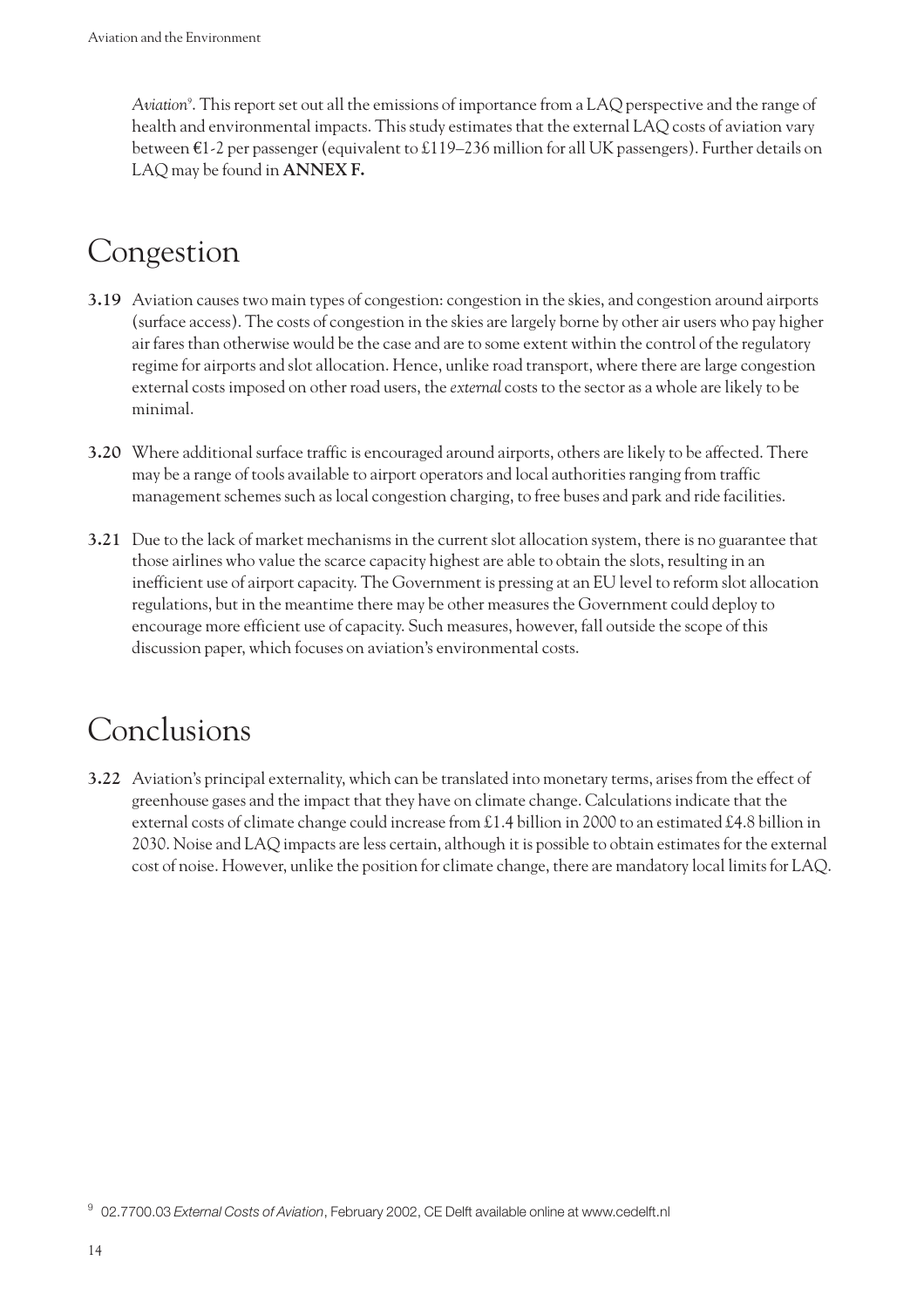# **Section 4 Questions for Discussion**

**4.1** There are a number of issues that it would be helpful to discuss in more detail with stakeholders relating to each of the environmental impacts identified in Section 3.

### Climate change

- What economic instruments could be used to tackle climate change? Which of these would be most desirable in terms of:
	- Providing the best incentives for the aviation industry to take account of its environmental impact?
	- Administrative feasibility?
	- Minimising undesirable economic impacts?
- Should there be a priority to reduce one particular aspect of aviation's contribution to climate change, such as  $CO<sub>2</sub>$  emissions, or should a broad approach be adopted to tackle other contributions as well, such as  $NO<sub>x</sub>$  and contrail formation?
- Emissions from domestic aviation are currently included within the national targets agreed under the Kyoto Protocol, but emissions from international aviation are subject to separate commitments under the auspices of ICAO. The second Kyoto commitment period will run from 2012. What would be the advantages and disadvantages in including international aviation in national totals for this commitment period?
- What measures could be introduced to encourage airlines to purchase assets which are less environmentally-damaging?
- What other measures might be effective at tackling climate change?
- Would it be preferable to aim for long-term international agreement, which would have the greatest environmental benefits; or should domestic measures be pursued in the short term, even if they may have a more limited impact and have other effects on, for example, competitiveness? Would action at EU level be preferable?

### Local air quality and noise

- What economic instruments could be used to tackle impacts on local air quality and noise? Which of these would be most desirable in terms of:
	- Providing the best incentives for the aviation industry to take account of its environmental impact?
	- Administrative feasibility?
	- Minimising undesirable economic impacts?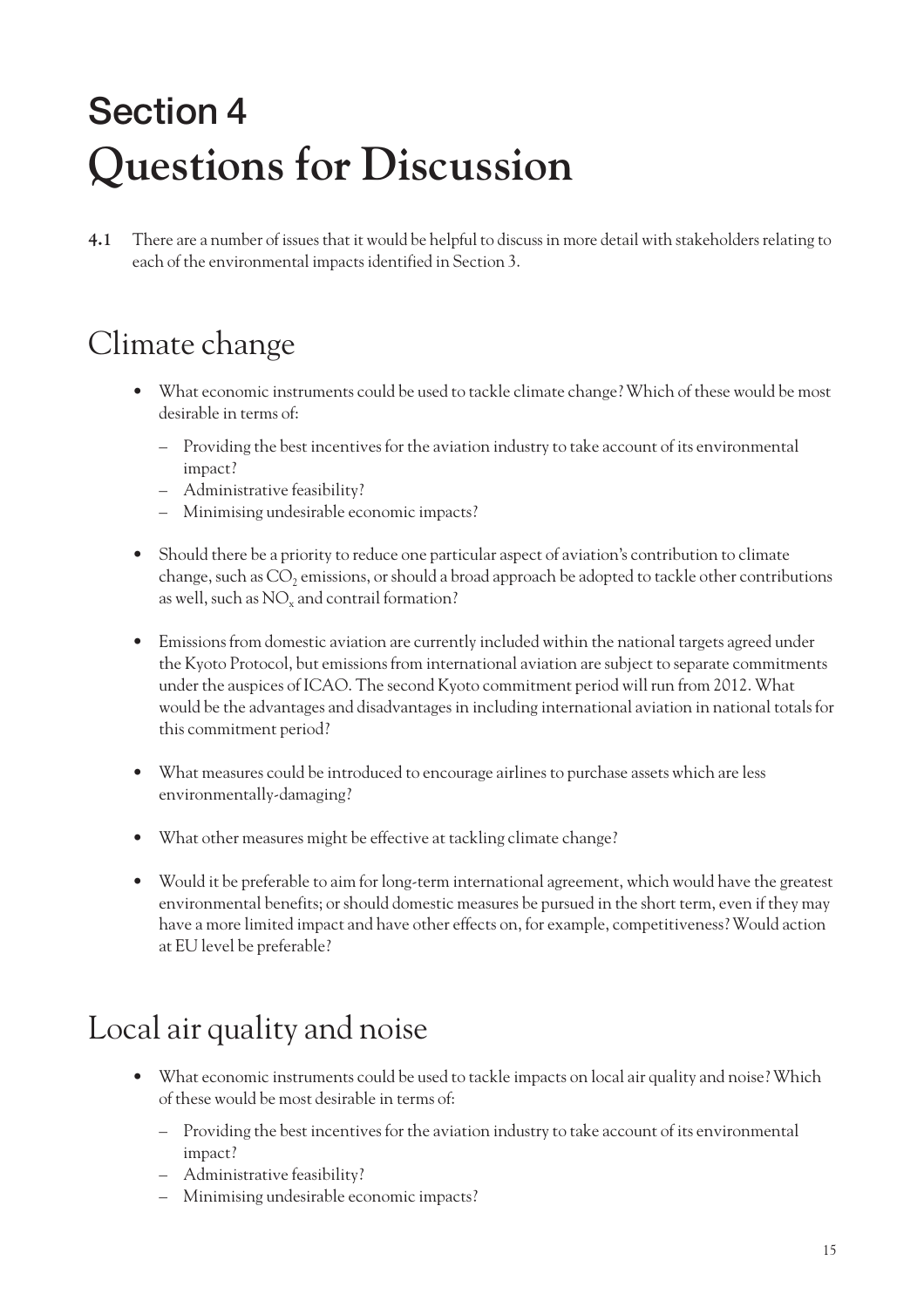- Should economic instruments be varied by emissions, or by noise, or both?
- On which types of emission would it make most sense to base economic instruments?
- Should economic instruments based on local environmental impacts be varied by aircraft or by airport/location? Is there a role for economic instruments to help meet mandatory EU limits for  $NO<sub>2</sub>$ and  $PM_{10}$ ?
- Should economic instruments be based on estimates of external costs?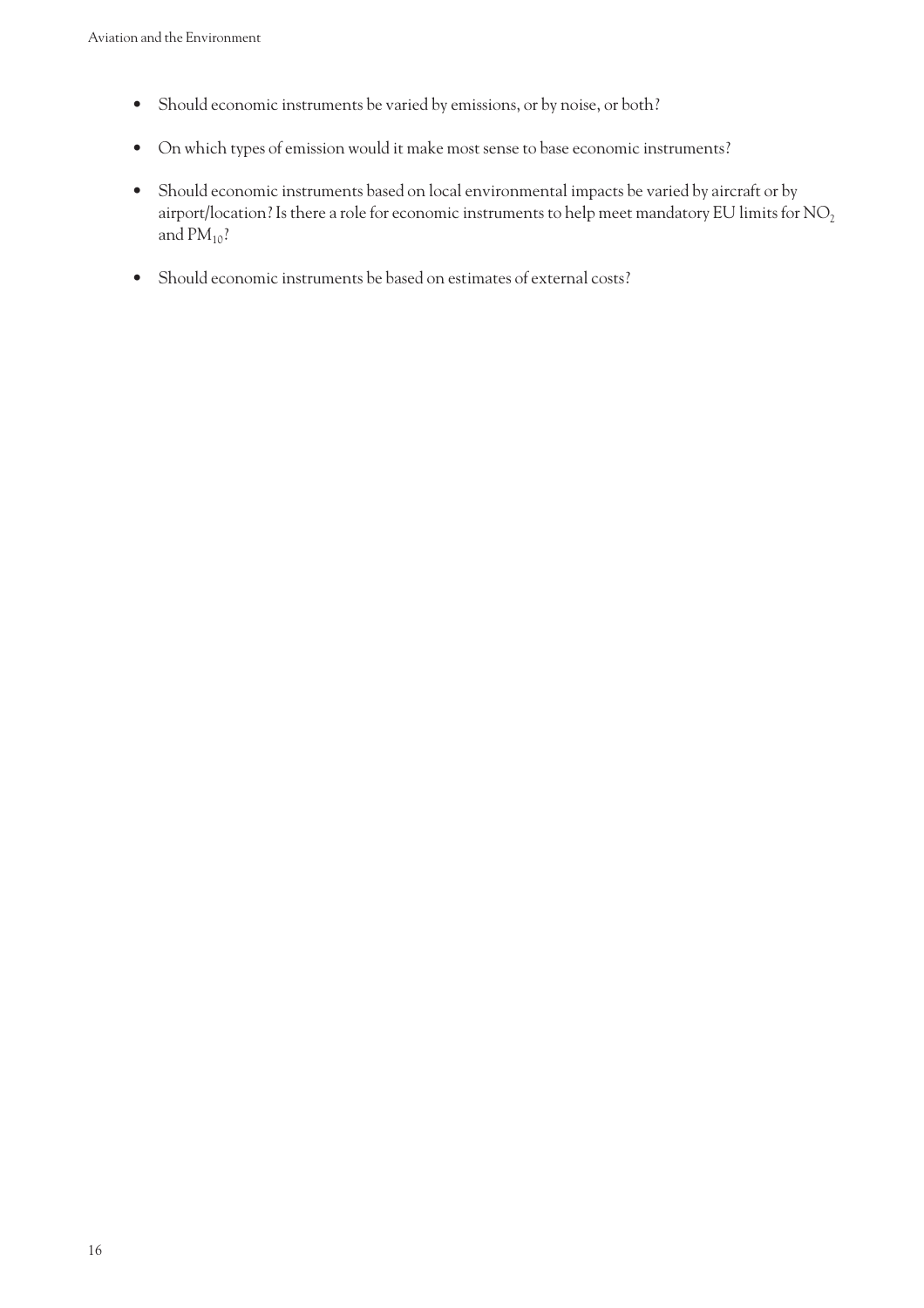# **Section 5 Next Steps**

- **5.1** This document is intended to form the basis for the discussions with stakeholders announced in the Pre-Budget Report.
- **5.2** The Government welcomes contributions on a wide range of options to tackle the environmental impacts outlined in this document. The Government will set out its views in the Air Transport White Paper.
- **5.3** The Government will send out invitations to all key representative stakeholders to attend discussion sessions. The stakeholders will include umbrella organisations covering the following broad areas:
	- Industry and business (including airlines, airport operators, manufacturers, tourism bodies and union representatives)
	- National environmental groups
	- Public bodies
	- Expert community
- **5.4** Organisations wishing to contribute to these discussions should contact groups which represent them. For more information, please contact the Department for Transport enquiry line on 0845 100 5554.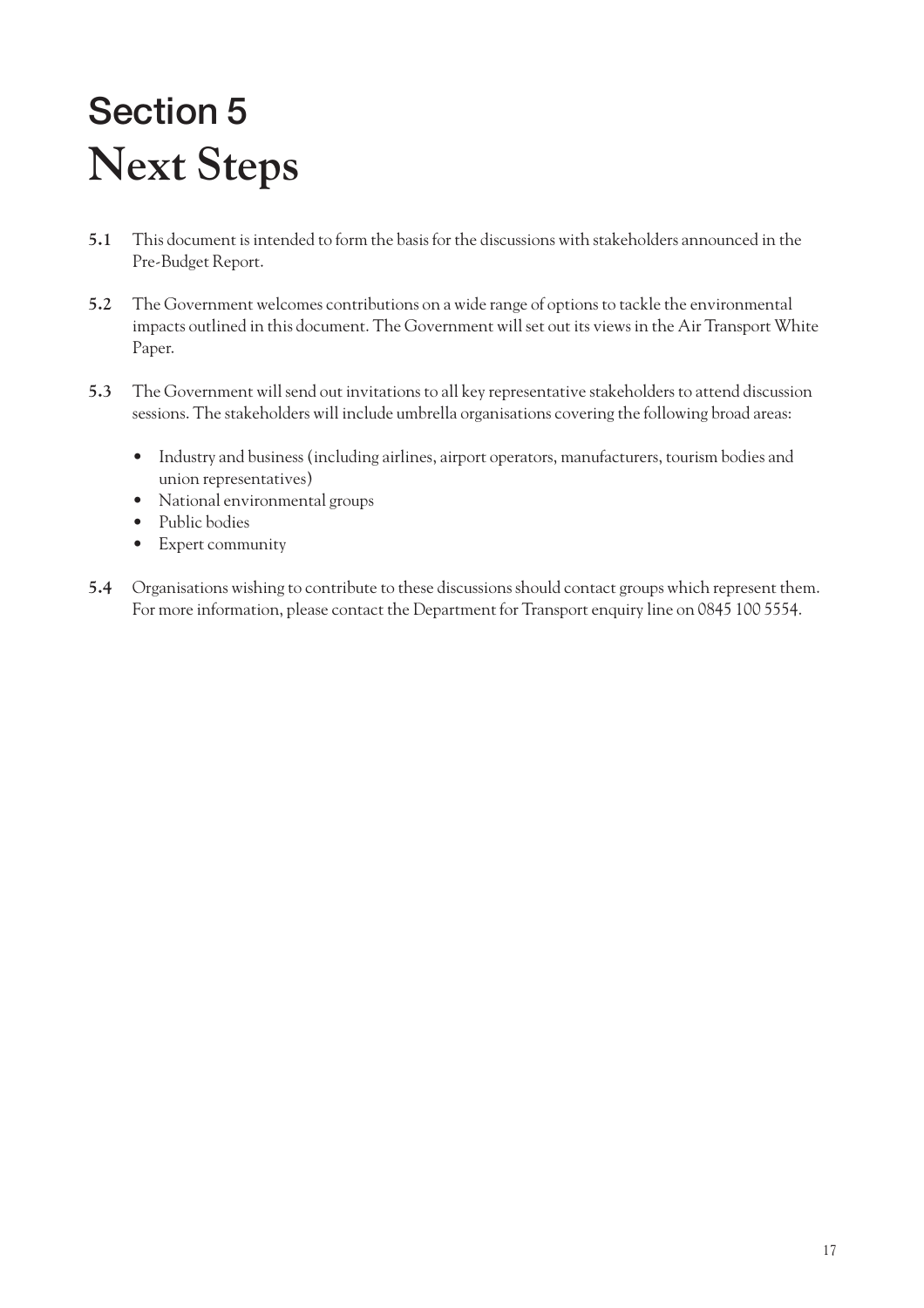# **Annex A The Cost of Carbon**

- **A.1** The *'cost of carbon'* accounts for the cost to society resulting from climate change effects caused by releasing carbon into the atmosphere as carbon dioxide. The cost of global environmental damage caused by climate change is estimated and then related to the amount of carbon released as carbon dioxide, giving a damage cost per tonne of carbon.
- **A.2** This section describes the analysis underlying DEFRA's 'cost of carbon'. DEFRA Guidance on the monetary valuation of the cost of carbon is based on the Government Economic Service (GES) Working Paper 140: *Estimating the Social Cost of Carbon Emissions*(2002). The Working Paper concludes that the most sophisticated study of the existing literature is Eyre et al (1999): *Global Warming Damages*, Final Report of the ExternE Global Warming Sub-Task. This study's cost of carbon estimates have been adopted by DEFRA in its guidance on valuing the cost of carbon emissions. This section provides a brief overview of these two important studies.

#### **ESTIMATING THE SOCIAL COST OF CARBON EMISSIONS (2002)**

- **A.3** The Working Paper concludes that *'a value of approximately £70/tC (2000 prices, with equity weighting)*10*, seems like a defensible illustrative value for carbon emissions in 2000. This figure should then be raised by £1/tC in real terms for each subsequent year'*11.
- **A.4** The £70 per tonne of carbon value takes no account of uncertainties including the probability of:
	- so-called 'climate catastrophe' (e.g. melting of the West Antarctic ice sheet, Gulf Stream suppression etc);
	- the 'socially contingent impacts' of climate change (e.g. famine, mass migration etc); or
	- the costs of impacts post 2100.

The paper also recommends the use of £35 and £140 (half and double the central estimate) as a sensitivity range pointing out that this does not cover the full uncertainty involved in the estimation of the social cost of carbon.

- **A.5** The Working Paper suggests that there are three main areas of inconsistency between the studies it reviewed that can help to explain the differences in damage estimates arising from various studies:
	- the climate impacts associated with a doubling in the atmospheric concentration in carbon,
	- the identification and valuation of the physical impacts associated with climate change; and
	- the choice of discount rate.
- **A.6** The GES paper also recommended periodic reviews of its recommendations on social cost of carbon figures for policy decision-making as new evidence become available. There have been recent advances in the 'family of models' on which the GES figures were largely based. There have also been

<sup>&</sup>lt;sup>10</sup> Equity weighting is used to take account of differences in income between geographical regions of the world

<sup>&</sup>lt;sup>11</sup> Note, these values were originally in dollars, so have been converted using an exchange rate of £1=\$0.56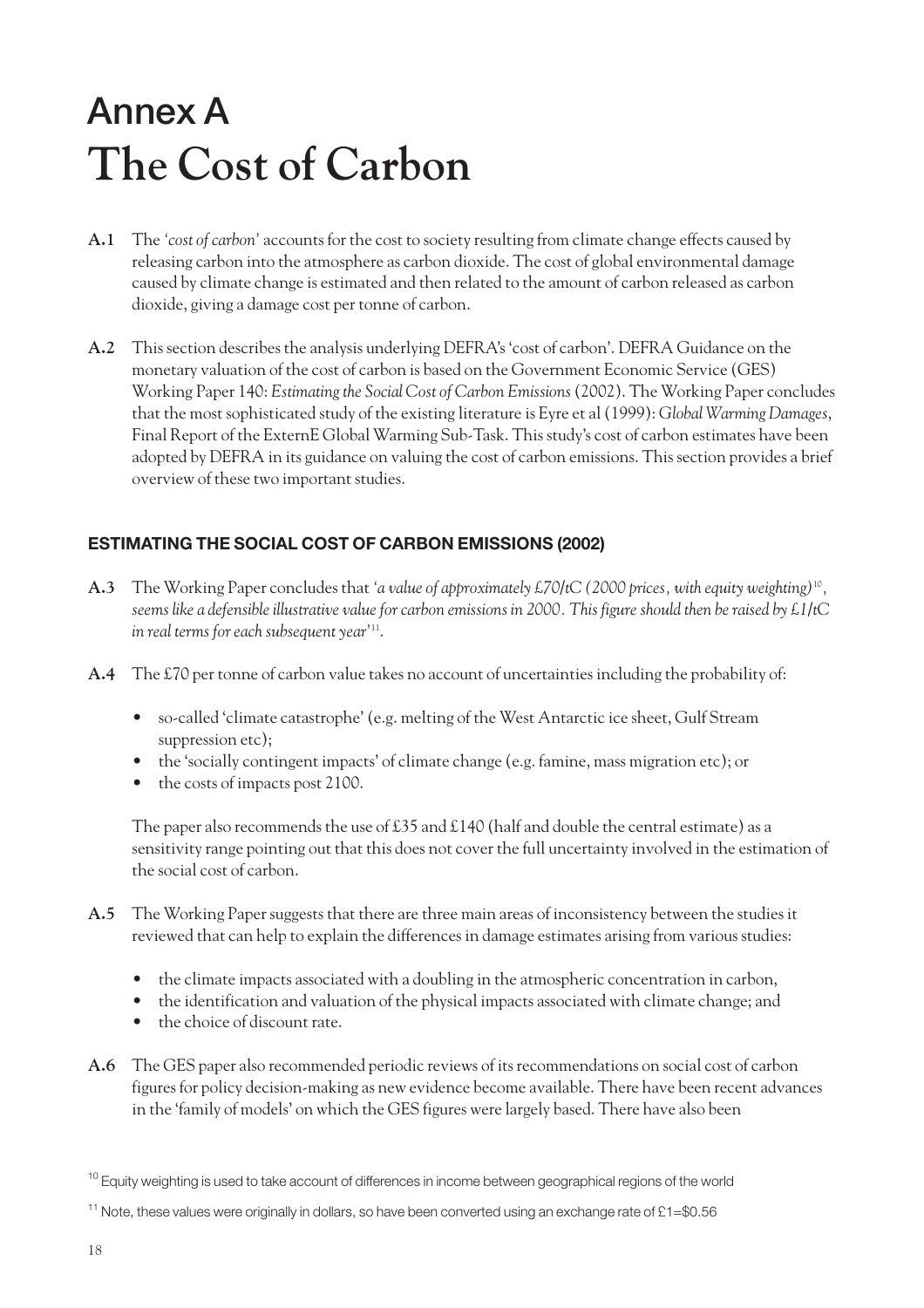developments in the climate change impacts literature and general developments in the UK Government economic appraisal guidance (e.g. the new Green Book *Appraisal and Evaluation in Central Government*, January 2003, and in particular the proposal to look at decreasing discount rates when assessing policies over long time horizons). To reflect these advances and to address the partial coverage of the costs of climate impacts, the Government has decided to review the recommended social cost of carbon figures.

#### **GLOBAL WARMING DAMAGES: EYRE ET AL (1999)**

- **A.7** Eyre et al consider a wide range of impact categories and geographical regions, use sophisticated modelling techniques, and use the marginal damages cost approach to estimate the social costs of carbon emissions. A value of 3% is used for the social rate of time preference (SRTP), i.e. the discount rate.
- **A.8** This study assumes that the physical damage costs per tonne of carbon will fall in the future, due to reductions in emissions, leading to a slower rate of climate change and due to reduced vulnerability to climate change through adaptation. However, this is more than offset by the assumption that the valuation of impacts will increase over time, largely due to increases in income. Overall, the study suggests an increase in damage values over time of approximately  $\pounds 1/\pounds C$  in real terms per year.
- **A.9** Eyre et al calculate damage estimates by way of a series of disaggregated functions linking damages in individual impact categories (i.e. agriculture, human mortality etc.) to mean temperatures and/or other secondary climate impacts. A separate damage function is employed for each of a number of impact categories. This allows them to link damages to the rate, and level, of temperature change for each individual category of impact.
- **A.10** The study uses two different models to produce damage estimates; the Framework for Uncertainty, Negotiation and Distribution (FUND) model and the Open Framework for Climate Change Assessment (OF) model. The FUND model identifies the dynamic effects of climate change, incorporating sensitivity to both the level and rate of climate change. The OF model concentrates on the first order impacts associated with temperature changes. Climate change induced mortality is valued at the value of a statistical life, using a value of \$3 million (1990 prices).
- **A.11** Equity weighting is applied to the values because, as the Working Paper says, 'it is utility that we want to maximise and we feel that equity weighting gives us a way of getting a handle on the effect of utility more accurately'. Placing equity weights on regional damage valuations 'results in marginal damage estimates a factor in excess of two times higher than if regional damages are not equity weighted'.
- **A.12** The income elasticity of marginal utility measures how responsive marginal utility is to changes in income. In the literature  $\epsilon$  is an index of 'inequality aversion' so that the higher it is, the more weight is put on low-income areas. Eyre et al use  $\mathcal{E} = -1$ . (The IPCC (1996) state that standard rates are between  $-1$  and  $-2$ ).
- **A.13** Eyre et al use social rates of time preference of 1%, 3% and 5%, and report sensitivity analysis assuming rates of 0% and 10%. They state that "...there is... a strong case for a low positive rate of discount". The damage estimates increase by a factor of between two and three when the assumed social rate of time preference decreases from 5% to 3%, and by a further factor of between two and three, when the SRTP falls from 3% to 1%.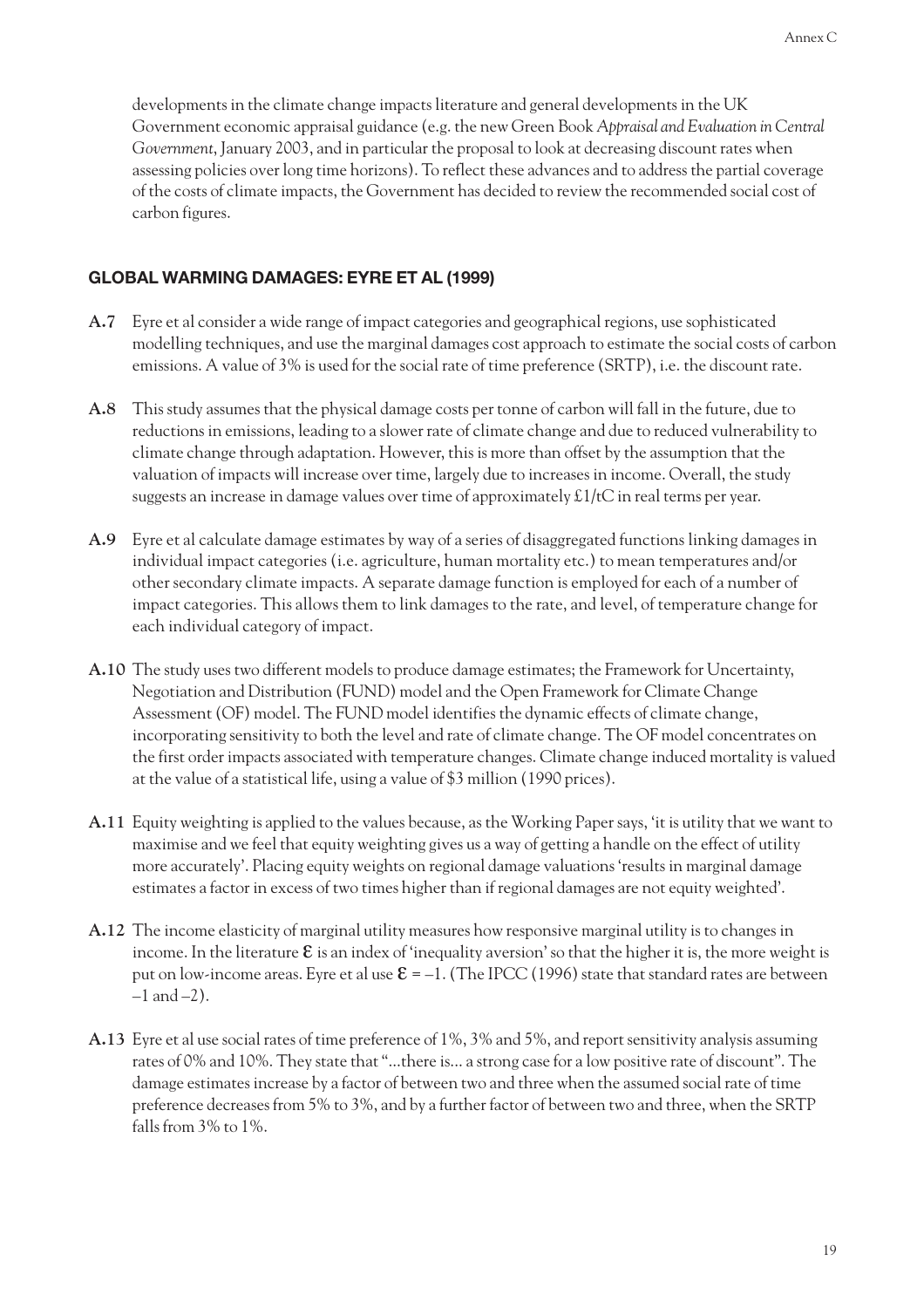## **Annex B Radiative Forcing**

- **B.1** Aircraft emit gases and particles directly into the atmosphere altering its composition. These gases and particles alter the concentrations of atmospheric greenhouse gases, including carbon dioxide  $(CO_2)$ , ozone  $(O_3)$ , and methane  $(CH_4)$ ; trigger formation of condensation trails (contrails) and may increase cirrus cloudiness, all of which contribute to climate change. When a particular human activity alters greenhouse gases, particles or land status, such activity results in radiative imbalance. Such an imbalance cannot be maintained for long, and the climate system – primarily the temperature and clouds of the lower atmosphere – adjusts to restore the radiative balance. The IPCC uses a single measure of climate change: radiative forcing (RF), which is calculated directly from changes in greenhouse gases, aerosols, and clouds.
- **B.2** The radiative forcing index (RFI) is defined as the ratio of total radiative forcing to that from  $CO<sub>2</sub>$ emissions alone. For  $CO<sub>2</sub>$  radiative forcing, it makes no difference whether the fossil fuel is burned by aircraft or by other transportation/energy sectors. Total radiative forcing induced by aircraft is the sum of all forcings, including direct emissions (e.g.  $CO_2$ , soot) and indirect atmospheric responses (e.g.  $CH_4$ ,  $O_3$ , sulphate, contrails). RFI is a measure of the importance of aircraft-induced climate change caused by all emissions, not just the contribution from the release of fossil carbon alone. According to the 1999 IPCC report *Aviation and the Global Atmosphere*, in 1992, the RFI for aircraft is 2.7, within an uncertainty range as described on page 211 of this report.
- **B.3** The cost of carbon values therefore needs to be scaled up to reflect the impact of radiative forcing from emissions at altitude. Professor David Lee of Manchester Metropolitan University and QinetiQ (the consultants who produced the  $CO<sub>2</sub>$  estimates in SERAS) says that:

*'Excluding the landing and take-off (LTO) cycle, the average Radiative Forcing of aviation is 2.7 times that of CO2 alone. Radiative forcing effects arise from CO2 plus other emissions that result in ozone (arising from NOx emissions) and contrail formation. 2.7 times is, of course, the reciprocal of 37%, which is CO<sub>2</sub>'s <i>share of total radiative forcing from aviation at altitude.'*

**B.4** Therefore, the original cost of carbon estimated in the Eyre et al study, and subsequently adopted by DEFRA, has been scaled up by 2.7.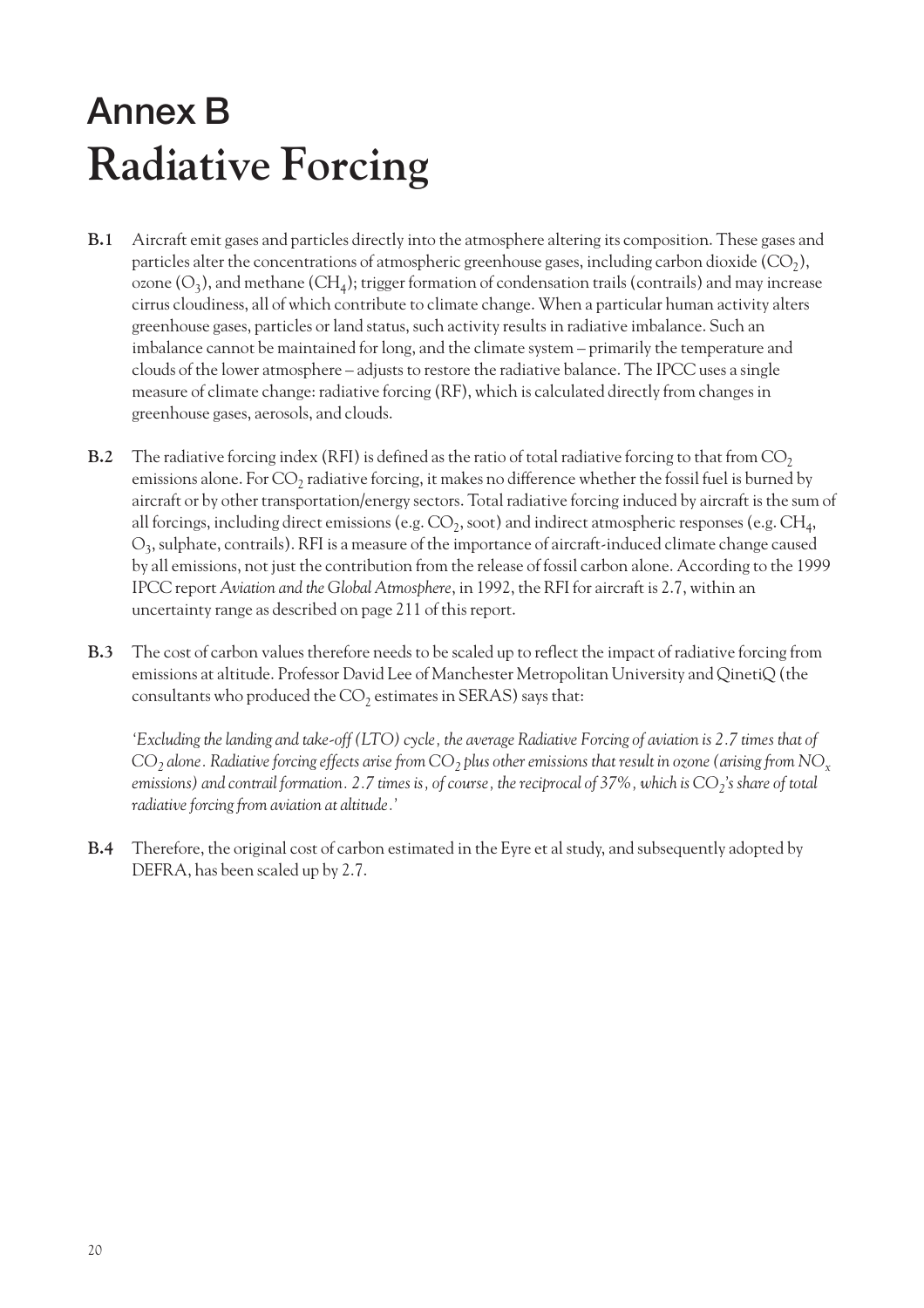# **Annex C Calculating Climate Change Costs**

- **C.1** This section shows the derivation of the calculations of climate change costs in 2000 and 2030 given in **Table C1.**
- **C.2** In 2000, the amount of carbon emitted by passenger flights was 8.2 million tonnes<sup>12</sup>. In 2030, the amount of carbon emitted by passenger flights is forecast to be 19 million tonnes (from *The Future Development of Air Transport in the United Kingdom: South East*, **ANNEX E**). The following steps are then taken in calculating the cost of climate change.
	- *The UK contribution from international trips is obtained by taking half of the effect of the whole trip.*
	- *Emissions are separated into cruise and LTO contributions (different for long-haul and short-haul flights)13.*
	- *The proportion of carbon emitted at altitude is then multiplied by the radiative forcing index to account for the effect of other emissions at altitude and adjusted to account for the relative proportions of LTO and cruise emissions.*
	- *This total is then multiplied by an illustrative cost of carbon of £70 per tonne of carbon for 2000 and rising by £1 p.a. to £100 per tonne of carbon in 2030; giving a total cost of £1.4 billion in 2000 and £4.8 billion in 2030.*

| Table C1: Climate change costs in 2000 and 2030 |                                                                                                   |                       |                |             |           |  |  |
|-------------------------------------------------|---------------------------------------------------------------------------------------------------|-----------------------|----------------|-------------|-----------|--|--|
| Year                                            | <b>Carbon emitted</b><br><b>Effective Carbon</b><br>Cost of carbon<br><b>Radiative</b><br>UK cost |                       |                |             |           |  |  |
|                                                 | million tonnes                                                                                    | <b>Forcing Factor</b> | million tonnes | £ per tonne | £ billion |  |  |
| 2000                                            | 8.2                                                                                               | 2.4                   | 20             | 70          | 1.4       |  |  |
| 2030                                            | 19                                                                                                | 2.5                   | 48             | 100         | 4.8       |  |  |

### Calculating Climate Change Costs

**C.3** This section sets out a method of calculating costs when aviation pays for its external costs due to climate change, with illustrative examples for specific short-haul and long-haul flights.

#### **ASSUMPTIONS**

- **C.4** As explained earlier, the calculations use an illustrative cost of carbon of £70 per tonne, rising at £1 per tonne per annum. The average climate change impact of aviation emissions is 2.7 times that of  $CO_2$  alone.
- **C.5** We take QinetiQ's fuel burn at altitude figures to get  $CO<sub>2</sub>$  emissions (QinetiQ were the sub-consultants in SERAS used for climate change analyses in the regional consultation documents). Aircraft load factors are implicitly included in these calculations.

<sup>&</sup>lt;sup>12</sup> National Environment Technology Centre

<sup>&</sup>lt;sup>13</sup> Estimated on a pro-rata basis for 2030 from 2000 LTO/Cruise weightings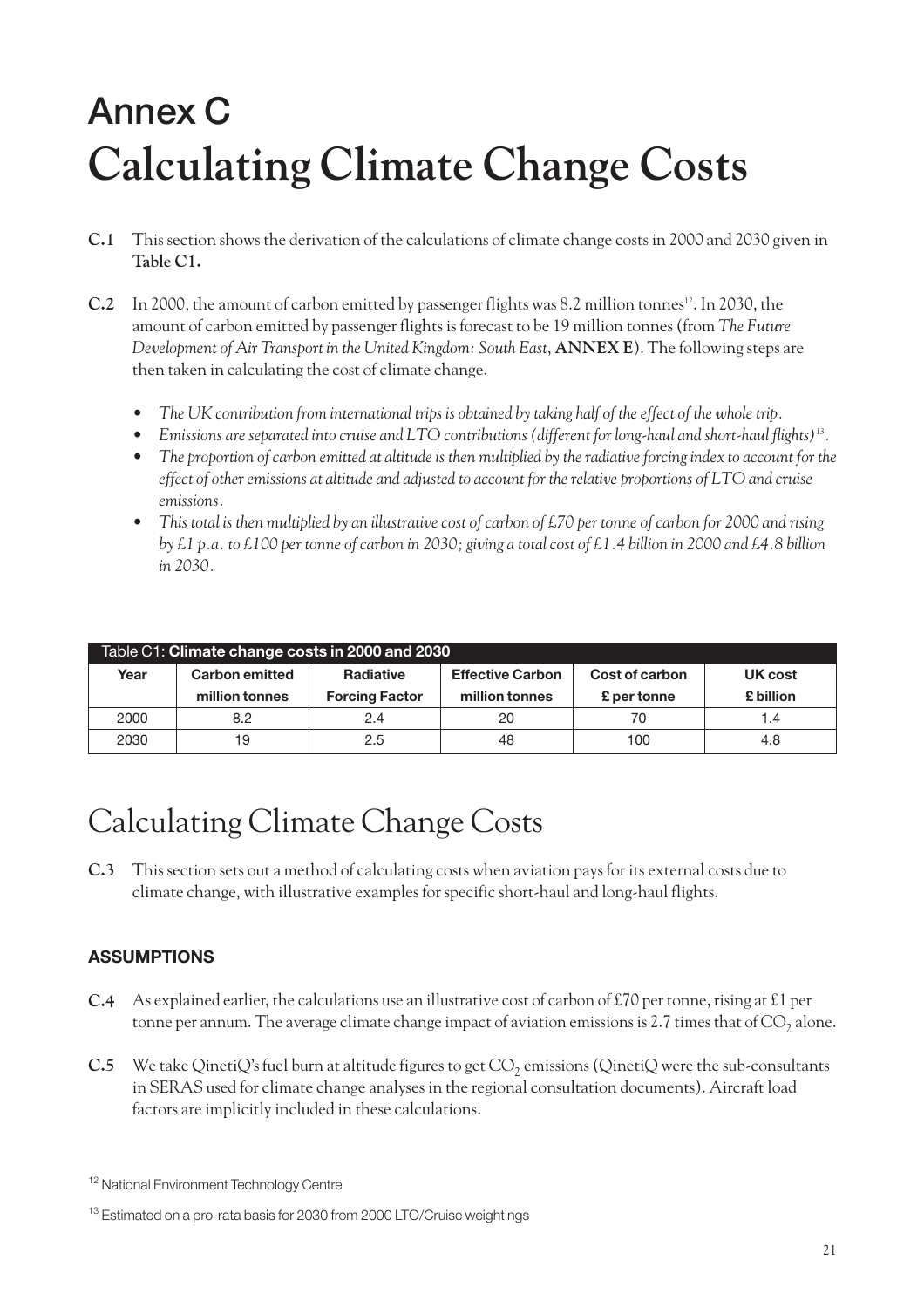#### **CALCULATIONS**

**C.6** The specific details and emissions estimated for the two illustrative flight types are shown in **Table C2** below.

| Table C2: Climate change costs for long and short-haul flight examples |                                        |                                    |                                                 |                                                                         |                                   |                                                             |  |  |
|------------------------------------------------------------------------|----------------------------------------|------------------------------------|-------------------------------------------------|-------------------------------------------------------------------------|-----------------------------------|-------------------------------------------------------------|--|--|
| <b>Specific flight</b><br>example                                      | Distance/<br>nautical miles            | <b>Fuel</b><br>consumed/<br>tonnes | CO <sub>2</sub> emitted/<br>tonnes <sup>1</sup> | <b>Including</b><br><b>Radiative</b><br>forcing/<br>tonnes <sup>2</sup> | As carbon/<br>tonnes <sup>3</sup> | <b>Total cost of</b><br>climate<br>change/ $\mathfrak{L}^4$ |  |  |
| Long-haul B747                                                         | 3.724                                  | 74.1                               | 233.4                                           | 630                                                                     | 171.7                             | 12.021                                                      |  |  |
| Short-haul B737                                                        | 600<br>3.5<br>566<br>29.7<br>8.1<br>11 |                                    |                                                 |                                                                         |                                   |                                                             |  |  |

**Notes.**

- 1. One tonne of aviation fuel used is equivalent to 3.15 tonnes of  $CO<sub>2</sub>$  emissions.
- 2. The quantity of  $CO_2$  is scaled up by 2.7 times to take account of all emissions at altitude (IPCC 1999). For simplicity, total  $CO_2$  (LTO and Cruise) is uplifted.
- 3. Using 3.67 tonnes of  $CO<sub>2</sub> = 1$  tonne carbon (IPCC).
- 4. Illustrative cost of carbon of £70 per tonne for 2000.
- **C.7** Taking the figure for the amount of carbon released, we then calculate the total cost of emissions using an illustrative cost of carbon. This can be expressed as a cost per aircraft movement. In practice, charges are more likely to be applied per air traffic movement (ATM), thus giving an incentive to use planes at a higher load factor and to bring forward potential supply side improvements.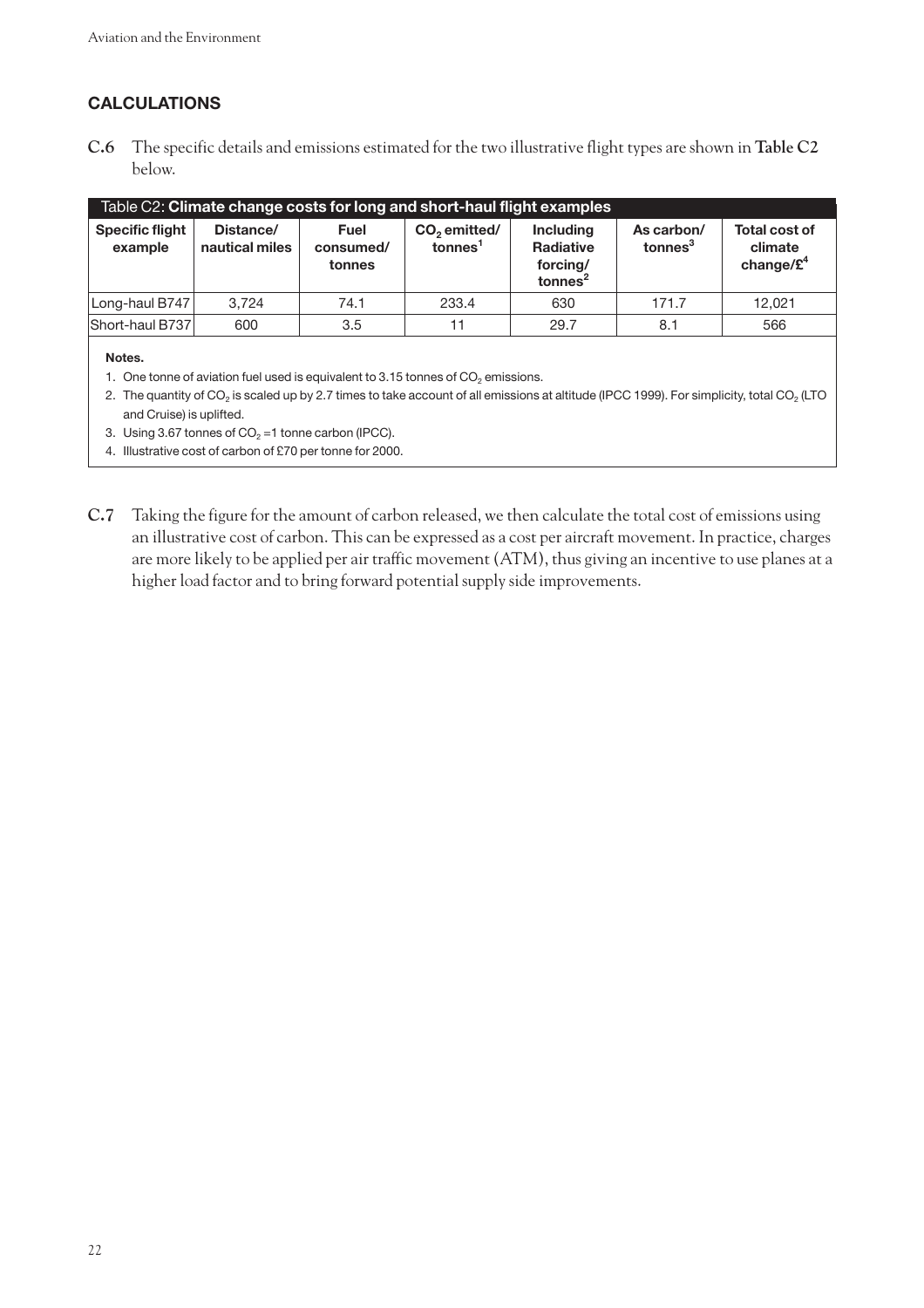# **Annex D CO2 Forecasts for 2000 and 2030**

- **D.1** This section describes the national estimates of aviation CO<sub>2</sub> produced by QinetiQ/Halcrow in SERAS and reprinted for *The Future Development of Air Transport in the United Kingdom: South East* consultation document (**ANNEX E**). This work is based on the assumption that the UK's share of international flights is one-half of the total so as to ensure that, at the global level, aviation is not double-charged. The same approach is used for the 2000 CO<sub>2</sub> forecasts as for the 2030 forecasts and can be summarised as follows:
	- *• Passenger and freight aircraft movement forecasts are split by six seat band classes and aggregated into 15 destination regions (10 international and 5 domestic).*
	- *• Representative aircraft chosen for each seat band class.*
	- *• Fuel burn data (in kg) estimated for each representative aircraft for each destination region, based on average load, flight distance and flight altitude assumptions.*
	- *Ground emissions estimated for each representative aircraft.*
	- *• Fuel burn and ground emission data is multiplied by aircraft movements to give estimates of total fuel usage.*
	- *Aircraft fuel usage in tonnes is multiplied by 3.15 to give*  $CO<sub>2</sub>$  *emissions.*
	- *Surface access CO<sub>2</sub> emissions to airports are calculated by multiplying road surface access trips by the average trip distance and by an assumed emission rate of 147 grams of CO<sub>2</sub> per vehicle km.*
- **D.2** Passenger aircraft movement forecasts were taken from the DfT Air Passenger Forecasting Model, SPASM, with freight movement forecasts taken from the SERAS Freight Forecasting Model. Further details of the approach can be found in the SERAS documentation (available online at www.airconsult.gov.uk).
- **D.3** The two principal differences between the 2000 and 2030  $CO<sub>2</sub>$  forecasts are:
	- i) The use of passenger and freight movement forecasts appropriate for each year.
	- ii) The use of representative aircraft reflecting the fleet in the two years.
- **D.4** The six seat band classes used in the CO<sub>2</sub> forecasts are taken from SPASM. The seat band classes for passenger aircraft are shown in **Table D1.** Freight aircraft were separated into four classes based on freight carrying capacity.

| Table D1: Seat band classes for passenger aircraft |                   |  |  |  |
|----------------------------------------------------|-------------------|--|--|--|
| <b>Class</b><br><b>Size</b>                        |                   |  |  |  |
|                                                    | $<$ 70 seats      |  |  |  |
| 2                                                  | $71 - 150$ seats  |  |  |  |
| З                                                  | $151 - 250$ seats |  |  |  |
|                                                    | $251 - 350$ seats |  |  |  |
| 5                                                  | $351 - 500$ seats |  |  |  |
|                                                    | $>500$ seats      |  |  |  |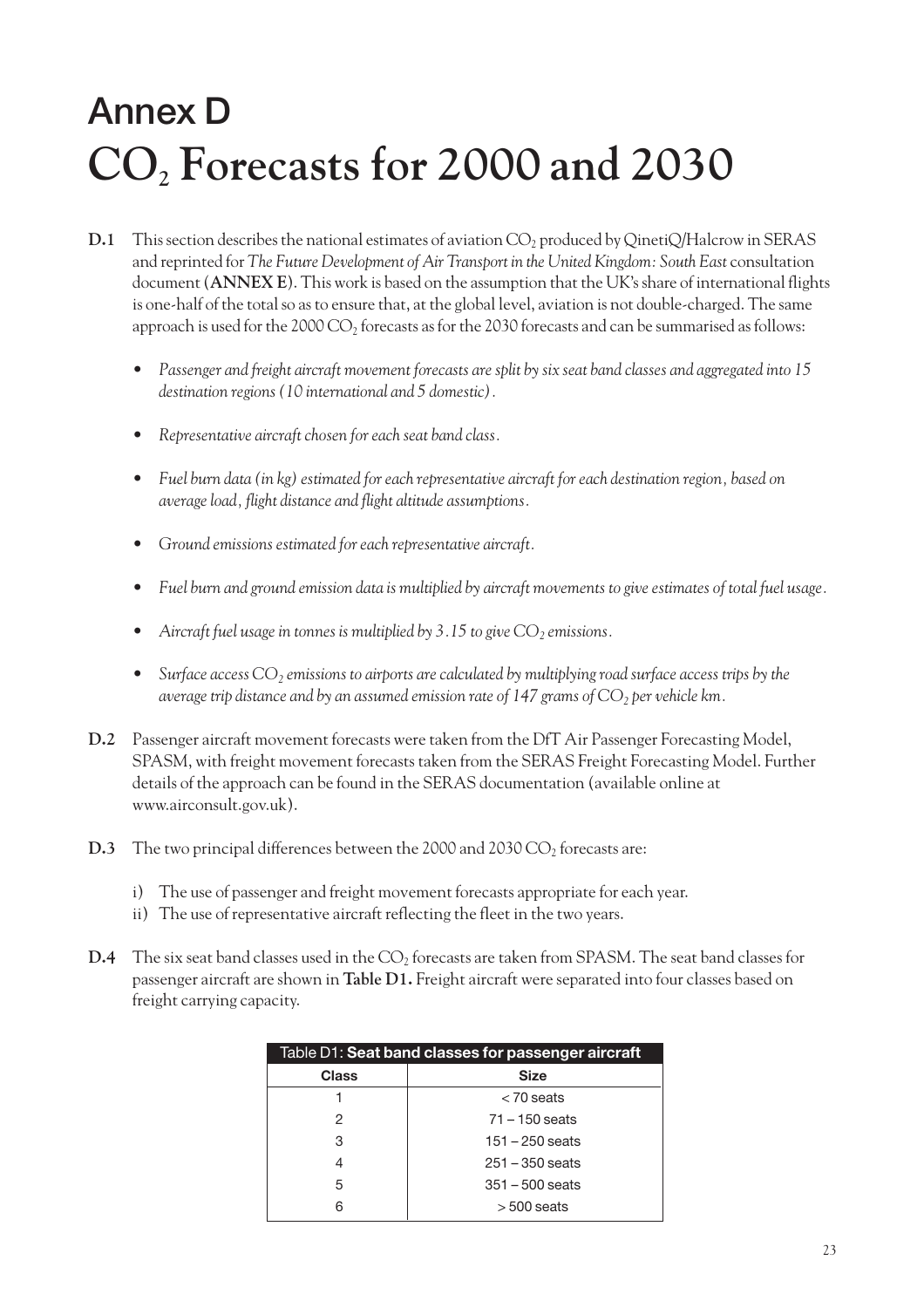**D.5** A comparison of the 'representative aircraft' in 2000 and 2030 is shown below in **Tables D2 and D3** for passenger and freight aircraft. Each representative aircraft type aggregates a range of aircraft.

| Table D2: Representative passenger aircraft in 2000 and 2030 |                 |                                               |                 |                                               |  |  |
|--------------------------------------------------------------|-----------------|-----------------------------------------------|-----------------|-----------------------------------------------|--|--|
| Seat band                                                    |                 | 2000                                          |                 | 2030                                          |  |  |
|                                                              | <b>Aircraft</b> | <b>Proportion of</b><br>aircraft in seat band | <b>Aircraft</b> | <b>Proportion of</b><br>aircraft in seat band |  |  |
| 1                                                            | Fokker 50       | 75%                                           | Falcon 2000     | 67%                                           |  |  |
|                                                              | Falcon 2000     | 14%                                           | Embraer 170     | 33%                                           |  |  |
|                                                              | Embraer 145     | 11%                                           |                 |                                               |  |  |
| $\mathbf{2}$                                                 | B 737-400       | 50%                                           | A320            | 71%                                           |  |  |
|                                                              | A320            | 26%                                           | <b>BAe146</b>   | 29%                                           |  |  |
|                                                              | <b>BAe 146</b>  | 14%                                           |                 |                                               |  |  |
|                                                              | <b>MD 80</b>    | 10%                                           |                 |                                               |  |  |
| 3                                                            | B757-200        | 55%                                           | B767-300ER      | 56%                                           |  |  |
|                                                              | B767-300        | 27%                                           | B757-200        | 44%                                           |  |  |
|                                                              | A306            | 18%                                           |                 |                                               |  |  |
| 4                                                            | <b>DC10</b>     | 44%                                           | B777-200        | 46%                                           |  |  |
|                                                              | B777-200        | 35%                                           | A340            | 37%                                           |  |  |
|                                                              | A340            | 13%                                           | A330            | 17%                                           |  |  |
|                                                              | A330            | 9%                                            |                 |                                               |  |  |
| 5                                                            | B747-400        | 68%                                           | B747-400        | 74%                                           |  |  |
|                                                              | B747-200        | 32%                                           | B777-300        | 26%                                           |  |  |
| 6                                                            | A3XX            | 100%                                          | A3XX            | 100%                                          |  |  |

| Table D3: Representative freight aircraft in 2000 and 2030 |                 |                                               |                  |                                               |  |  |
|------------------------------------------------------------|-----------------|-----------------------------------------------|------------------|-----------------------------------------------|--|--|
| Seat band                                                  | 2000            |                                               | 2030             |                                               |  |  |
|                                                            | <b>Aircraft</b> | <b>Proportion of</b><br>aircraft in seat band | <b>Aircraft</b>  | <b>Proportion of</b><br>aircraft in seat band |  |  |
|                                                            | A320-200        | 100%                                          | A320-200         | 100%                                          |  |  |
| 2                                                          | B757-200        | 100%                                          | B757-200         | 100%                                          |  |  |
| 3                                                          | B767-300        | 57%                                           | B767-300         | 60%                                           |  |  |
|                                                            | <b>DC10</b>     | 43%                                           | MD <sub>11</sub> | 40%                                           |  |  |
| 4                                                          | B747-400        | 100%                                          | B747-400         | 100%                                          |  |  |

- **D.6** Specialist aircraft emissions consultants at QinetiQ calculated fuel burn data and ground emissions for each representative aircraft for the year 2000 using their aircraft emissions databank. Where 'representative aircraft' are the same in 2000 and 2030, fuel burn data was recalculated to reflect differences in average aircraft age and engine technology. A cautious approach has been followed and only known aircraft types and performance data have been included.
- **D.7** More disaggregated fuel burn data was multiplied by ATM data by destination and aircraft size to give forecasts of total aviation fuel usage in 2000, which was then converted to  $CO_2$  emissions. Surface access related  $CO<sub>2</sub>$  emissions were calculated by multiplying total vehicle km by an average emission rate of 147 grams per km. Resulting CO<sub>2</sub> forecasts for 2000 are shown in **Table D4.**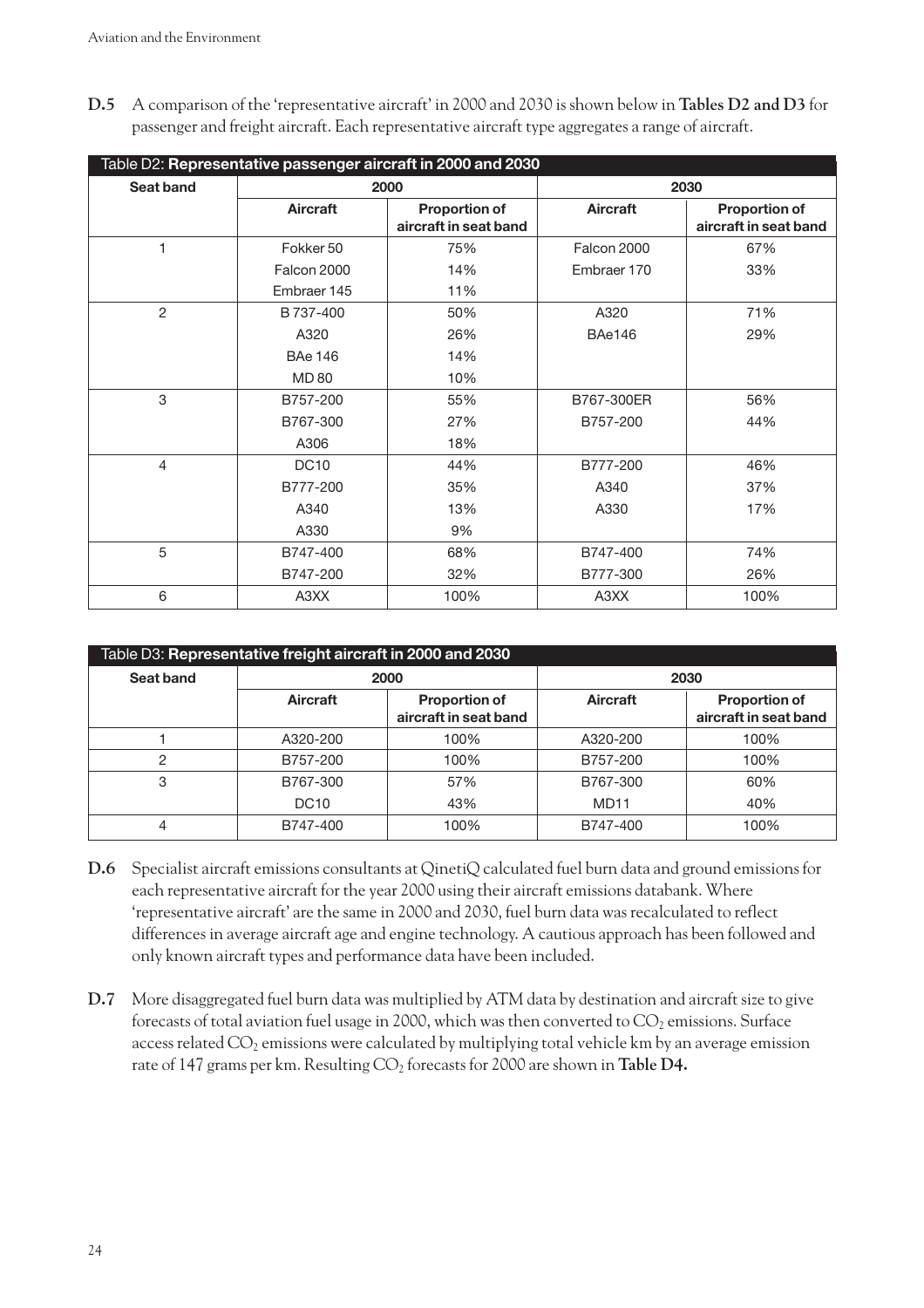| Table D4: Aviation-related CO <sub>2</sub> estimates for 2000 |                         |  |  |  |  |
|---------------------------------------------------------------|-------------------------|--|--|--|--|
| <b>Description</b>                                            | Tonnes of $CO2$ in 2000 |  |  |  |  |
| <b>Surface Access</b>                                         |                         |  |  |  |  |
| South East                                                    | 533,269                 |  |  |  |  |
| Rest of UK                                                    | 730,718                 |  |  |  |  |
| Airport Sources ('South East')                                |                         |  |  |  |  |
| International passenger traffic                               | 19,221,678              |  |  |  |  |
| Domestic passenger traffic                                    | 622,144                 |  |  |  |  |
| International freight traffic                                 | 508,398                 |  |  |  |  |
| Domestic freight traffic                                      | 34,789                  |  |  |  |  |
| Airport Sources ('Rest of UK')                                |                         |  |  |  |  |
| International passenger traffic                               | 4,084,447               |  |  |  |  |
| Domestic passenger traffic                                    | 757,662                 |  |  |  |  |
| International freight traffic                                 | 825,384                 |  |  |  |  |
| Domestic freight traffic                                      | 52,394                  |  |  |  |  |
| <b>Total South East related</b>                               |                         |  |  |  |  |
| Surface access                                                | 533,269                 |  |  |  |  |
| Aircraft CO <sub>2</sub>                                      | 20,387,009              |  |  |  |  |
| Grand total                                                   | 20,902,278              |  |  |  |  |
| Total CO <sub>2</sub>                                         |                         |  |  |  |  |
| Total surface access                                          | 1,263,987               |  |  |  |  |
| <b>Total aircraft</b>                                         | 26,106,896              |  |  |  |  |
| Grand total                                                   | 27,370,883              |  |  |  |  |

**D.8** The South East (London, the South East and Eastern regions) is estimated to account for 76% of total air transport related emissions in 2000. This reflects the dominance of the South East airports in air transport in 2000, with the seven main South East airports (Heathrow, Gatwick, Stansted, Luton, London City, Southampton and Norwich) handling two thirds of all passengers (and nearly all longhaul passengers) and half the freight tonnage through UK airports.

### $CO<sub>2</sub>$  Forecasts

**D.9** The most widely used aviation related CO<sub>2</sub> estimates for 2000 are those by the National Environmental Technology Centre (NETCEN). NETCEN provide forecasts of aviation  $CO_2$  emissions at cruise altitudes based on aviation fuel sales data. For the year 2000, NETCEN estimated that UK aviation (including flights by freighter aircraft) accounted for 31.4 million tonnes of  $CO<sub>2</sub>$  emissions. A comparison of the NETCEN and SERAS CO<sub>2</sub> forecasts (both passenger and freight planes) is shown in **Table D5.** 

| Table D5: Aviation-related CO <sub>2</sub> forecasts (million tonnes) |      |      |        |  |  |  |
|-----------------------------------------------------------------------|------|------|--------|--|--|--|
| <b>NETCEN</b><br>Type of traffic<br><b>SERAS</b><br><b>Difference</b> |      |      |        |  |  |  |
| Domestic                                                              | 1.5  | 2.9  | -55%   |  |  |  |
| International                                                         | 24.6 | 28.5 | $-14%$ |  |  |  |
| Total<br>31.4<br>26.1<br>$-18%$                                       |      |      |        |  |  |  |
| Note: Excludes passenger trips by surface modes to airports           |      |      |        |  |  |  |

**D.10** A principal difference in the table above lies in the estimates of  $CO<sub>2</sub>$  emissions from domestic aviation; SERAS estimates around less than half of those of NETCEN. The SERAS estimates only cover the 29 airports in the SPASM passenger allocation model. These airports accounted for 86% of total domestic movements in 2000 but the planes in question are small with little effect on the total. The discrepancies between the two approaches are being investigated.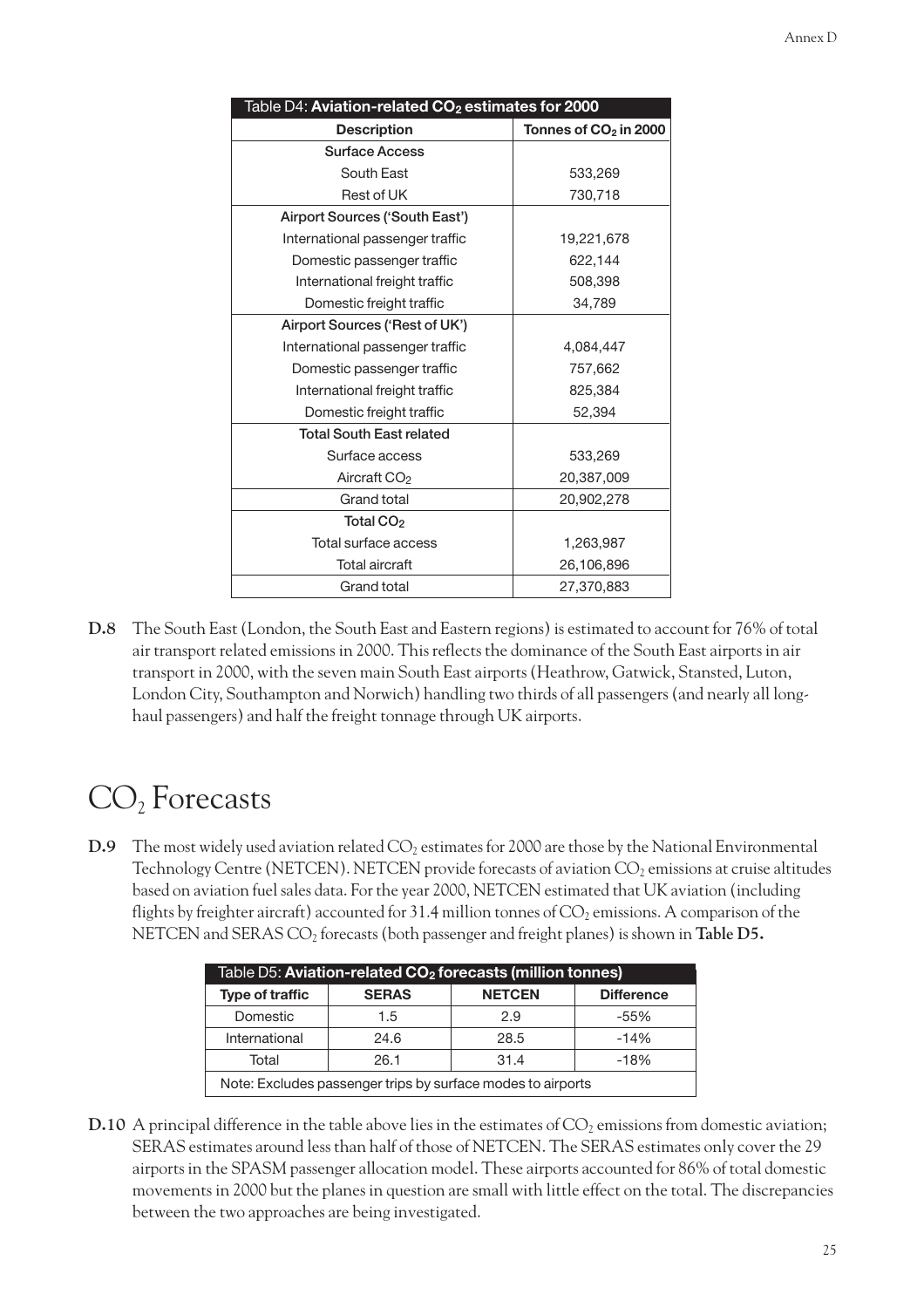- **D.11** The current NETCEN methodology is similar to IPCC Tier 2 (CORINAIR 'Simple') in that it uses fleet-averaged emission factors based on fuel uplifted at all UK airports for the non-LTO flight stages but more detailed information for the LTO cycle. It bases the LTO calculation on past airport emission inventories for 9 major UK airports. Emissions are assumed to scale as the ratio of total movements in the year of interest to the total in the year the inventory was generated. For airports where an inventory is not already available, the emissions-per-movement values are taken to be similar to those for an airports on the list with a similar activity level.
- **D.12** National CO2 forecasts for 2030 (e.g. see *The Future Development of Air Transport in the United Kingdom: South East* – ANNEX E) were carried out for two scenarios:
	- A low capacity scenario, with no new runways assumed in the UK (415 mppa).
	- A high capacity scenario, with new runways at Heathrow, Gatwick, Stansted, Birmingham, Manchester and Edinburgh (giving a national throughput of 480 mppa).

| Table D6: Aviation-related CO $_2$ forecasts for 2000 and 2030 (million tonnes of CO $_2\!)$ |       |       |                            |              |                      |
|----------------------------------------------------------------------------------------------|-------|-------|----------------------------|--------------|----------------------|
| <b>Description</b>                                                                           | 2000  |       | 2030                       |              | Change on 2000       |
|                                                                                              |       |       | Low capacity High capacity | Low capacity | <b>High capacity</b> |
| <b>Surface Access</b>                                                                        |       |       |                            |              |                      |
| South East                                                                                   | 0.53  | 1.46  | 1.36                       | $+173%$      | +155%                |
| Rest of UK                                                                                   | 0.73  | 1.72  | 1.92                       | +135%        | $+162%$              |
| Airport Sources ('South East')                                                               |       |       |                            |              |                      |
| International passenger traffic                                                              | 19.22 | 34.95 | 48.75                      | $+82%$       | $+154%$              |
| Domestic passenger traffic                                                                   | 0.62  | 0.61  | 0.75                       | $-2%$        | $+21%$               |
| International freight traffic                                                                | 0.51  | 2.35  | 2.21                       | +362%        | $+334%$              |
| Domestic freight traffic                                                                     | 0.03  | 0.13  | 0.12                       | $+274%$      | $+252%$              |
| Airport Sources ('Rest of UK')                                                               |       |       |                            |              |                      |
| International passenger traffic                                                              | 4.08  | 23.51 | 19.03                      | +476%        | $+366%$              |
| Domestic passenger traffic                                                                   | 0.76  | 1.04  | 1.22                       | $+37%$       | $+61%$               |
| International freight traffic                                                                | 0.83  | 4.19  | 4.19                       | +407%        | +408%                |
| Domestic freight traffic                                                                     | 0.05  | 0.22  | 0.23                       | +323%        | +339%                |
| <b>Total South East related</b>                                                              |       |       |                            |              |                      |
| Surface access                                                                               | 0.53  | 1.46  | 1.36                       | $+173%$      | +155%                |
| Aircraft CO <sub>2</sub>                                                                     | 20.39 | 38.04 | 51.83                      | $+87%$       | $+154%$              |
| Grand total                                                                                  | 20.92 | 39.49 | 53.19                      | $+89%$       | $+154%$              |
| Total CO <sub>2</sub>                                                                        |       |       |                            |              |                      |
| Total surface access                                                                         | 1.26  | 3.17  | 3.27                       | $+151%$      | +159%                |
| Total aircraft                                                                               | 26.11 | 66.99 | 76.50                      | +157%        | +193%                |
| Grand total                                                                                  | 27.37 | 70.16 | 79.77                      | +156%        | $+191%$              |

**D.13** A comparison of the CO<sub>2</sub> forecasts for 2000 and 2030 is shown in **Table D6.**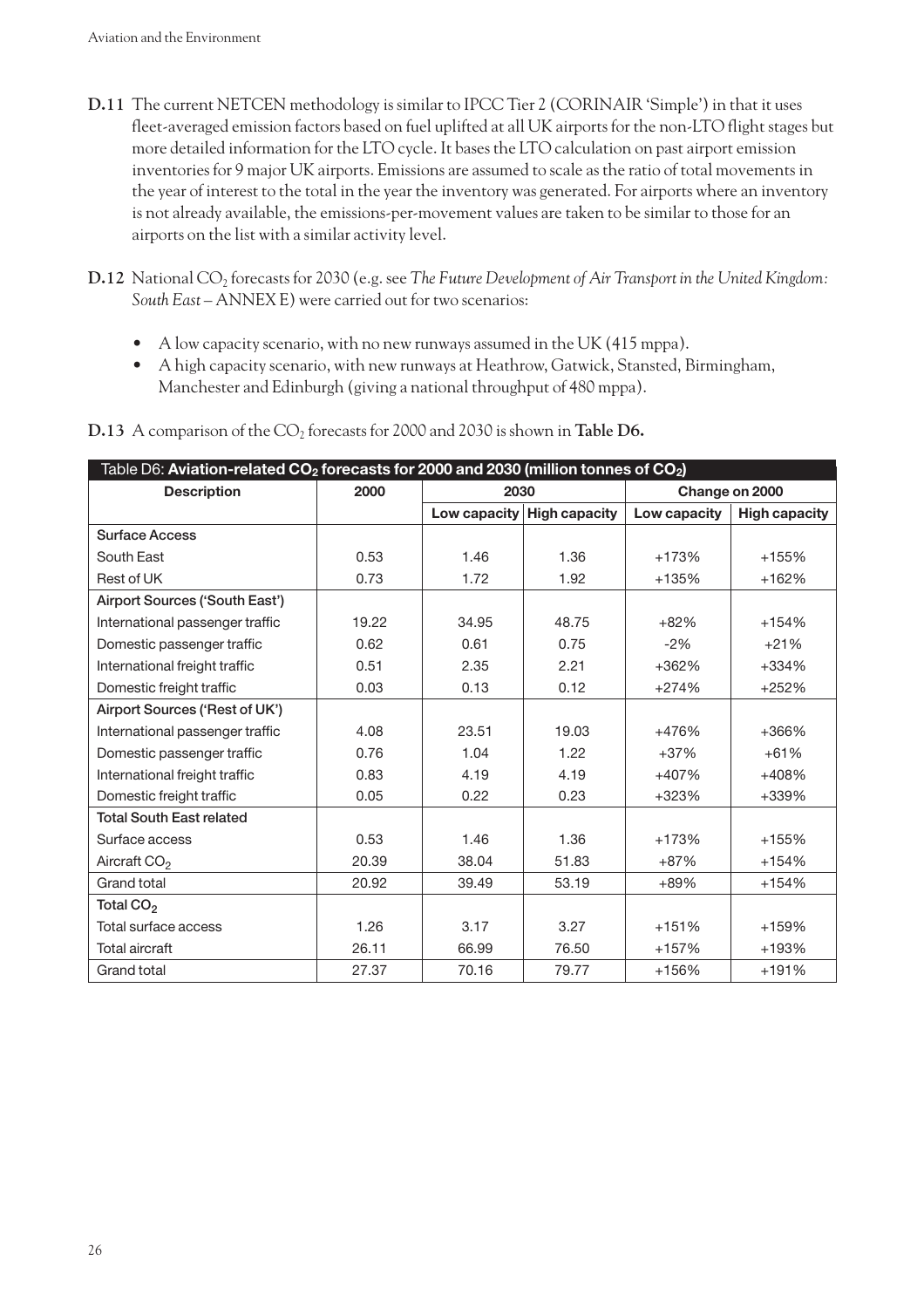| Table D7: Change in $CO_2$ forecasts per passenger between 2000 and 2030 |                                             |            |       |                                     |             |  |
|--------------------------------------------------------------------------|---------------------------------------------|------------|-------|-------------------------------------|-------------|--|
| <b>Type of traffic</b>                                                   |                                             | Pax (mppa) |       | Change in $CO2$ per pax 2000-30 (%) |             |  |
|                                                                          | <b>2030 High</b><br>2000<br><b>2030 Low</b> |            |       | Low                                 | <b>High</b> |  |
| South East                                                               |                                             |            |       |                                     |             |  |
| International                                                            | 107.0                                       | 181.9      | 266.9 | $+7%$                               | $+2\%$      |  |
| Domestic                                                                 | 10.8                                        | 17.5       | 19.4  | $-39%$                              | $-32%$      |  |
| Rest of the UK                                                           |                                             |            |       |                                     |             |  |
| International                                                            | 45.1                                        | 184.1      | 161.0 | $+41%$                              | $+30%$      |  |
| Domestic                                                                 | 16.4                                        | 31.3       | 33.5  | $-28%$                              | $-21%$      |  |
| <b>Total UK</b>                                                          |                                             |            |       |                                     |             |  |
| International                                                            | 152.1                                       | 366.1      | 427.9 | $+4%$                               | $+3%$       |  |
| Domestic                                                                 | 27.2                                        | 48.8       | 53.0  | $-33%$                              | $-26%$      |  |
| <b>Grand Total</b>                                                       | 179.3                                       | 414.8      | 480.9 | $+5%$                               | $+5%$       |  |

**D.14** Passengers and CO<sub>2</sub> at South East and regional airports are shown in **Table D7**.

- **D.15** Changes in total emissions per passenger will be a complex interaction between improvements in fuel efficiency, increases in average plane size and increases in average trip lengths. Any comparison of the  $2000/2030 \text{ CO}$ <sub>2</sub> emissions estimates with the increase in ATMs or total passenger numbers over this period is potentially misleading, as it is predicted that there will be an increase in the proportion of passengers flying on long-haul routes. This suggests that more passengers will be accommodated on fewer ATM's, as the aircraft used for long-haul flights are typically larger.
- **D.16** There is a change in the operating mix of aircraft types by route between 2000 and 2030 but no introduction of new aircraft types. For a given 'representative aircraft' type, there is minimal material change in engine technology and hence in fuel efficiency (see **Table D8,** below). Some older current aircraft types are omitted from the 2030 fleet (such as the B747-200) but no new aircraft types (other than the A380) are allowed for. Fuel burn rates per ATM km for existing aircraft types are assumed to increase somewhat to allow for higher load factors.
- **D.17** The estimates used are conservative, IPCC (*Aviation and the Global Atmosphere*, 1999) cite in Table 9.2 (page 302) future trends in fuel efficiency of the future aircraft fleet. These projections (made in the early 1990s) assume an annual improvement to the forecast fleet (encompassing planes still in the fleet and all planes delivered since 2000) of 1.3% pa from 2000 to 2010, dropping back to 1% pa from 2010 to 2015.
- **D.18** In general, if supply side or technological improvements are encouraged, then it is likely that some of the costs of economic instruments will be reduced over the longer-term, leading to smaller reductions in demand. Historically, technological improvements have meant that new aircraft tend to perform better on all fronts with lower emissions and noise than older aircraft. However, there may be trade-offs between different sorts of technological improvement. For instance, there is some evidence to suggest that aircraft engines can become more fuel and  $CO<sub>2</sub>$  efficient by burning fuel at a higher temperature – which can lead to higher  $NO<sub>x</sub>$  emissions. There is also the possibility that penalties for  $CO<sub>2</sub>$  would encourage aircraft to fly at higher altitude, at which NO<sub>x</sub> emissions and contrail formation have greater climatic impact.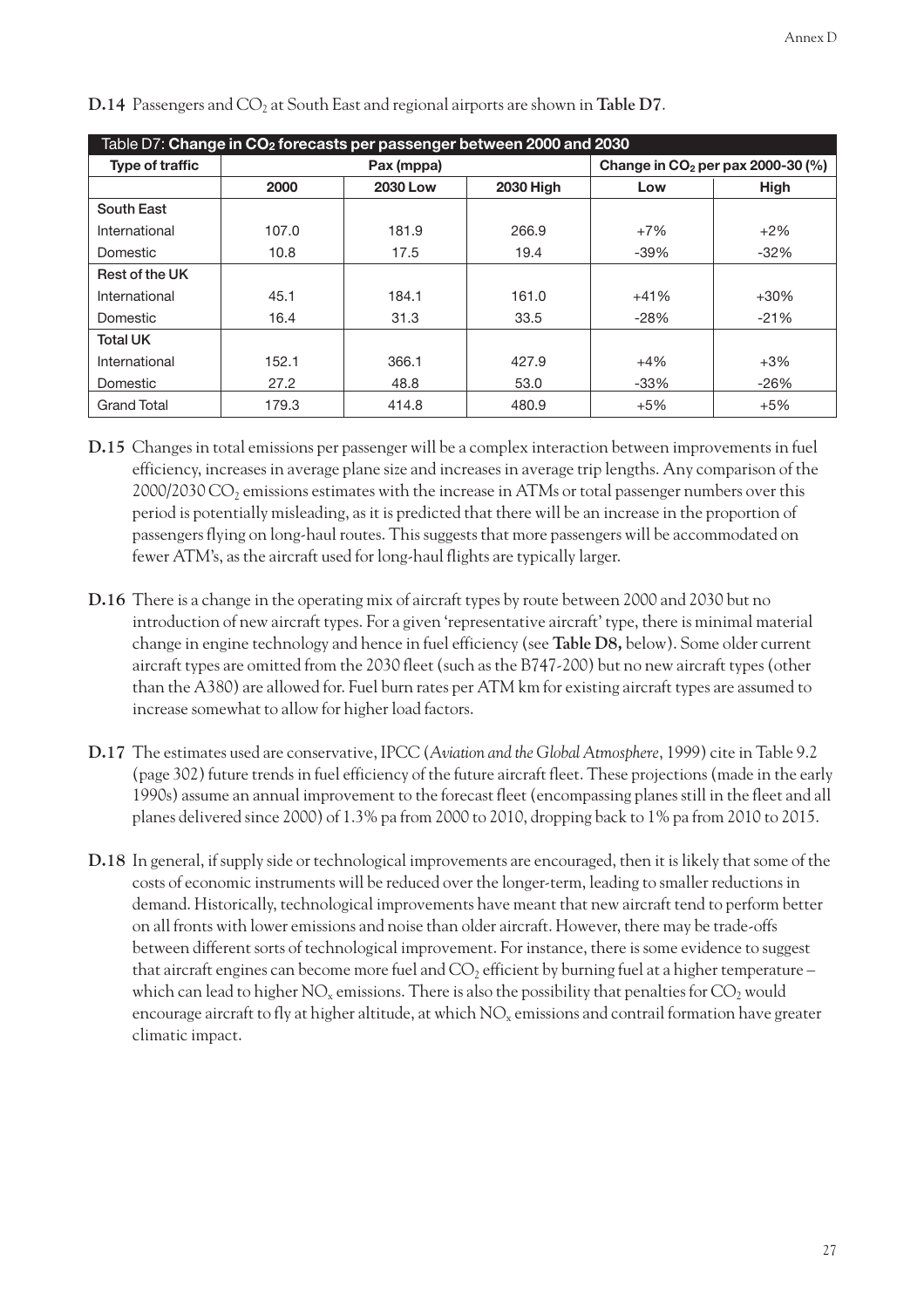| Class | Typical        | Table D8: Changes in fuel burn for representative aircraft<br><b>Aircraft</b> | Proportion | Number of     | 2000           | Aircraft      | Proportion | Number of      | 2030      | Change in    |           |
|-------|----------------|-------------------------------------------------------------------------------|------------|---------------|----------------|---------------|------------|----------------|-----------|--------------|-----------|
|       | length of haul |                                                                               |            | seats         | fuel burn      |               |            | seats          | fuel burn | Average load | Fuel burn |
|       | Short hau      | Fokker 50                                                                     | 75%        | 50            | 1,189          | Falcon 2000   | 33%        | $\overline{6}$ | 1,050     |              |           |
|       | Short haul     | Falcon 2000                                                                   | 14%        | $\frac{1}{2}$ |                | Embraer 170   | 67%        | $\overline{C}$ | 2,383     |              |           |
|       | Short haul     | Embraer <sub>145</sub>                                                        | 11%        | 50            | 1,205<br>1,615 |               |            |                |           |              |           |
|       | Short haul     | Average                                                                       |            | $\frac{6}{5}$ | 1,240          |               |            | 53             | 1,943     | 16%          | 57%       |
|       | Short haul     | B737-400                                                                      | 50%        | 146           | 3,487          | A320-200      | 70%        | 149            | 3,517     |              |           |
|       | Short haul     | A320                                                                          | 26%        | 149           | 3,451          | <b>BAE146</b> | 30%        | 100            | 3,459     |              |           |
|       | Short haul     | <b>BAe 146</b>                                                                | 14%        | 100           | 3,053          |               |            |                |           |              |           |
|       | Short haul     | <b>MD 80</b>                                                                  | 10%        | 149           | 4,156          |               |            |                |           |              |           |
|       | Short haul     | Average                                                                       |            | 141           | 3,488          |               |            | 134            | 3,500     | $-5%$        | 0%        |
|       | Short haul     | B757-200                                                                      | 56%        | 169           | 4,781          | B767-300ER    | 60%        | 227            | 6,301     |              |           |
|       | Short haul     | B767-300                                                                      | 27%        | 227           | 6,245          | B757-200      | 40%        | 159            | 4,813     |              |           |
|       | Short haul     | A306                                                                          | 18%        | 200           | 7,104          |               |            |                |           |              |           |
|       | Short haul     | Average                                                                       |            | 190           | 5,583          |               |            | 200            | 5,706     | 5%           | 2%        |
|       | Long haul      | <b>DC10</b>                                                                   | 44%        | 276           | 48,923         | B777-200      | 45%        | 305            | 51,563    |              |           |
|       | Long haul      | B777-200                                                                      | 35%        | 305           | 49,775         | A340-300      | 15%<br>40% | 305            | 49,774    |              |           |
|       | Long haul      | A340-300                                                                      | 13%        | 305           | 48,229         | A330-200      |            | 267            | 43,692    |              |           |
|       | Long haul      | A330-200                                                                      | 9%         | 267           | 43,834         |               |            |                |           |              |           |
|       | Long haul      | Average                                                                       |            | 289           | 48,690         |               |            | 290            | 48,146    | 0%           | $-1%$     |
|       | Long haul      | B747-200                                                                      | 32%        | 386           | 83,268         | B747-400      | 80%        | 421            | 71,571    |              |           |
|       | Long haul      | B747-400                                                                      | 68%        | 421           | 69,855         | B777-300      | 20%        | 375            | 59,122    |              |           |
|       | Long haul      | Average                                                                       |            | 410           | 74,108         |               |            | 412            | 69,081    | 0%           | $-7%$     |
|       | Long haul      | n/a                                                                           |            |               |                | A3XXX-100     | 100%       | 555            | 86,090    |              |           |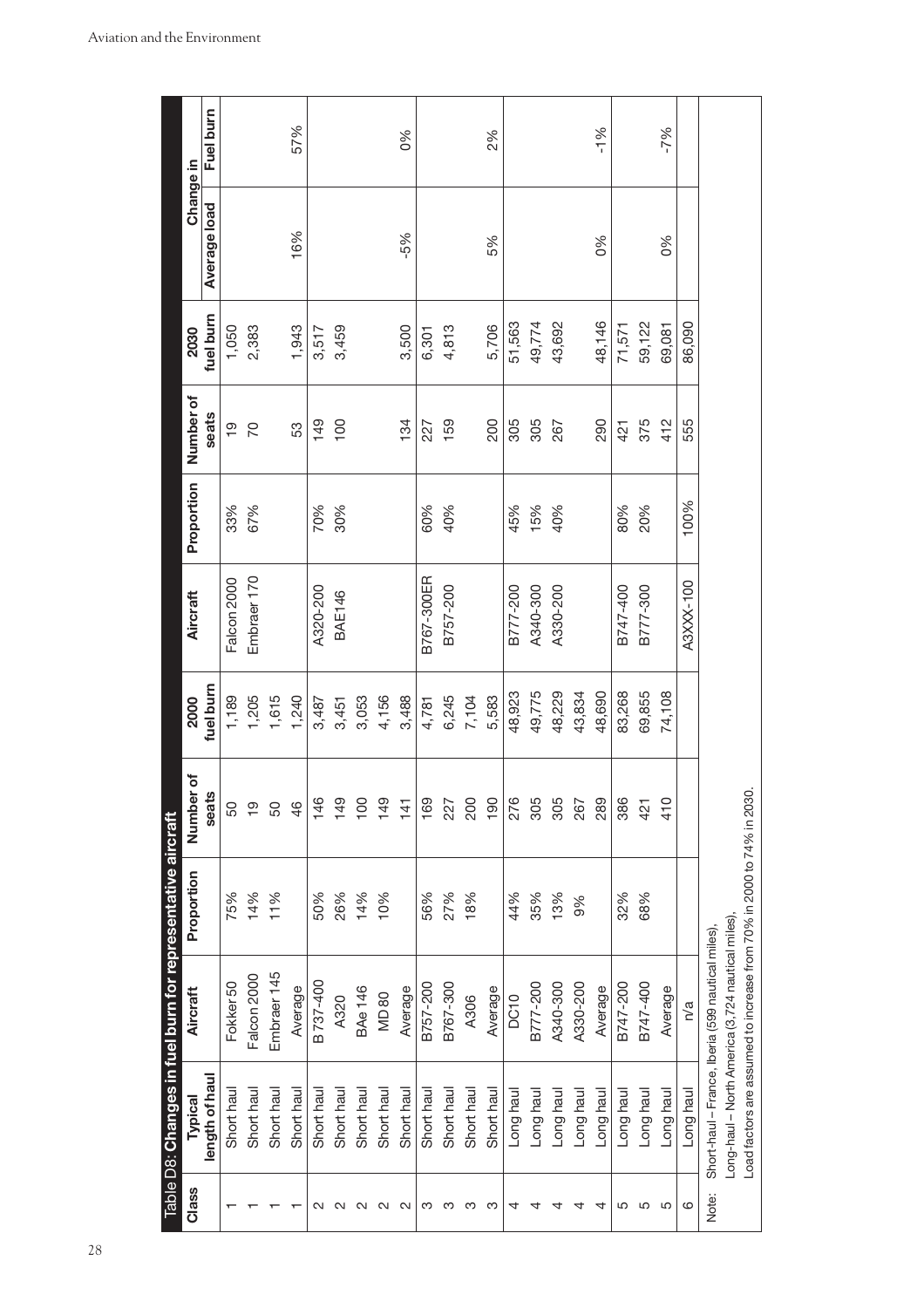# **Annex E Noise**

- **E.1** The methodology underlying the noise cost estimates in SERAS is described in *Setting Environmental Taxes for Aircraft: A Case Study of the UK*<sup>14</sup> by D. Pearce and B. Pearce (2000). Surveys in the 1990s of the hedonic pricing literature tried to identify 'consensus' values for a so-called Noise Sensitivity Depreciation Index (NSDI) calibrated in relation to aircraft noise. The figures they found largely ranged between 0.5% and 1% per dBA. In other words, this means that a sustained 1dBA rise in the quantity of noise is likely to reduce house prices by between 0.5 and 1%. Pearce and Pearce derived the marginal willingness to pay (MWTP) for an aircraft 'event' (landing and take-off) for each aircraft type considered, using a *typical* NSDI value of around 0.6% per dBA. By applying this NSDI value to the average house price within the Heathrow 57dBA daytime contour and by multiplying by the number of resident households, they estimated overall MWTP for a 1dBA reduction.
- **E.2** The equivalent continuous sound level to 57dBA over 16 hours daytime has been considered, on the basis of the the Civil Aviation Authority's (CAA) 1985 work on *The United Kingdom Aircraft Noise Index Study*, an approximate marker of the threshold for the onset of significant community annoyance due to aircraft noise. Although 57dBA corresponds to relatively low annoyance, 54dBA contours were also produced for SERAS as a sensitivity indicator.
- **E.3** The study estimates were based on households exposed to an equivalent continuous daytime sound level of 57dBA and above in 3dBA bands, and attributing to these marginal noise valuation equivalent to a pro-rating of the valuations based on the hedonic studies mentioned above. Monetary values for the effect of aircraft noise at Heathrow ranged between 36 and 40 pence per passenger. At other airports in the South East, on the same basis of calculation, values never exceeded 5 pence per passenger. The total cost of impacts for all airports has been estimated at around £25 million for 2000.
- **E.4** To provide a benchmark for night-time aircraft noise impacts, an indicator that predicts sleep disturbance is most useful. In a 1992 study, *Report of a Field Study of Aircraft Noise and Sleep Disturbance*15, CAA showed that, below 90dBA sound exposure level (SEL), aircraft noise events were unlikely to produce disturbance in the average subject during the period asleep. For events between 90 and 100dBA SEL, one person in 75 on average was disturbed<sup>16</sup>. Therefore SERAS generated 90dBA SEL footprints generated by the loudest aircraft operating at night time.
- **E.5** DfT commissioned a 3-year research project in December 2001, which is to examine attitudes to aircraft noise and the valuation of its annoyance. This will inform the policy that the aviation industry should, in broad terms, meets its external costs. The objectives of this study includes providing evidence on the external costs of aircraft noise based on stated preference survey work.

<sup>14</sup> CSERGE Working Paper GEC 2000–26, available at www.uea.ac.uk/env/cserge

<sup>15</sup> Available at www.aviation.dft.gov.uk/sleepdisturbance

<sup>&</sup>lt;sup>16</sup> On a measure of transient disturbance whereby the average subject experiences 18 comparable disturbances per night, most not being remembered the following day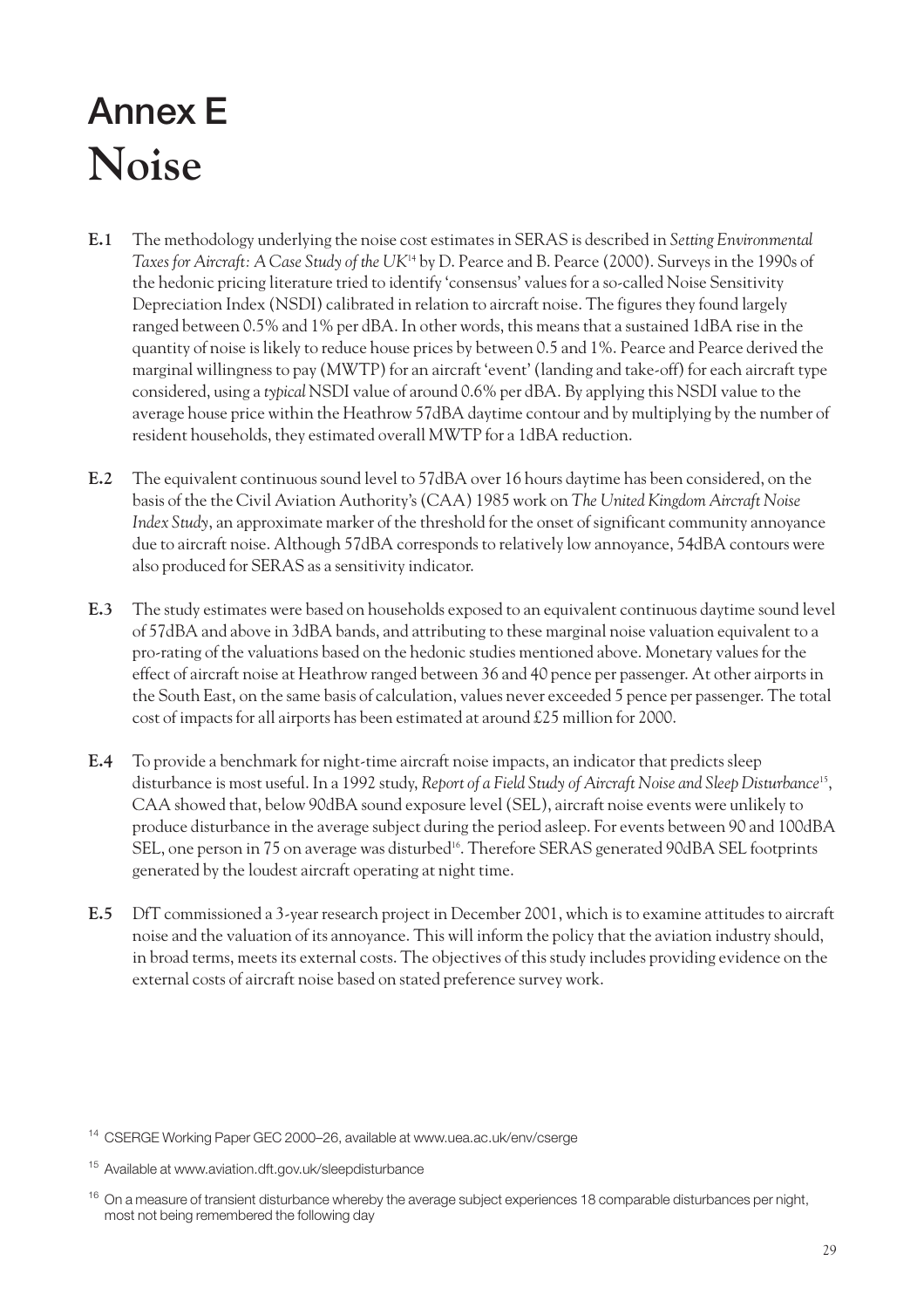## World Health Organisation (WHO) Guideline Values

- **E.6** The World Health Organisation (WHO) guideline values for community noise in specific environments are largely derived as levels above which the effect in question begins to be reported. Most of the guideline values do not relate to any demonstrable physical health effect, and include:
	- a night guideline figure of 60dBA Lmax for noise measured outside bedrooms derived on the basis of assuming absolute protection from even infrequent and/or transient sleep disturbance while sleeping with the windows open.
	- daytime guideline figures including 55dBA Leq outdoors for 'serious annoyance' and 50dBA Leq outdoors/35dBA Leq indoors for 'speech intelligibility and moderate annoyance', so as to protect the majority of people.
- **E.7** In a great many geographic areas, including the vicinity of major airports, the guideline values however desirable in an ideal world – are not a realistic aspiration in the short to medium term. The Government is committed, as a signatory to the WHO Charter on Transport, the Environment and Health, to take account of the WHO recommendations, alongside other material considerations, when setting targets and regulations in this area.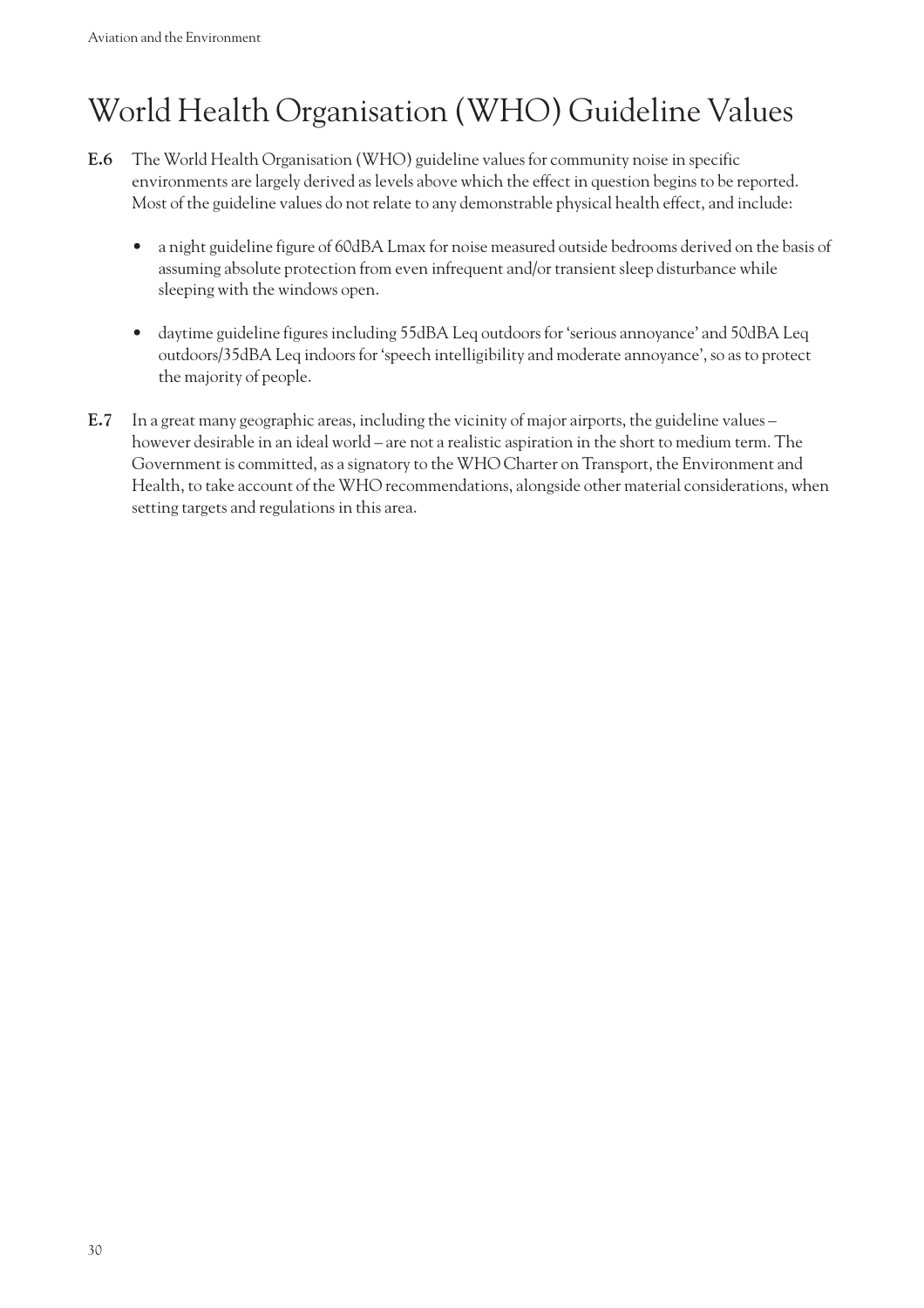# **Annex F**

## Local Air Quality

- **F.1** The impact of aviation on local air quality (LAQ) occurs primarily through emissions produced by fuel combustion as aircraft accelerate during take-off and landing, the operation of ground auxiliary vehicles and associated surface access movements. The main aviation emissions affecting LAQ are NO<sub>2</sub> and  $PM_{10}$ ; other air pollutants emitted by aviation include sulphur dioxide and VOCs (volatile organic compounds). The consultants' work reported in *The Future Development of Air Transport in the United Kingdom: South East* (page 169) took the view that NO<sub>2</sub> and PM<sub>10</sub> are sufficiently indicative of the scale of LAQ impacts. The objectives and limits for these two impacts are the most difficult to meet around a major airport.
- **F.2** The combustion process in aircraft (as in cars) mainly emits nitrogen oxide (NO) with only a small amount of  $NO<sub>2</sub>$  (typically 5%). However, much of the  $NO$  emitted is rapidly transformed in the atmosphere into  $NO<sub>2</sub>$  by reaction with ambient ground-level ozone, so that the  $NO<sub>x</sub>$  emitted generates much more 'secondary'  $NO<sub>2</sub>$  than the small amount of 'primary'  $NO<sub>2</sub>$  initially emitted.
- **F.3** The *SERAS Stage Two: Appraisal Findings Report* says (in paragraph 7.9.3), with regard to Heathrow, that "the figures clearly show the highest annual mean  $NO<sub>2</sub>$  contours fall directly on the runways, and particularly the ends of the runways, associated with acceleration during take-off. The figures also show the major roads of the M25 and M4 with areas of exceedance", i.e. due to road vehicle emissions. The consultants calculated the total NO<sub>2</sub> concentrations resulting from NO<sub>x</sub> emissions. The Future *Development of Air Transport in the United Kingdom: South East* and the parallel documents for the other regions report on exceedances under alternative airport development scenarios.
- **F.4** It is NO<sub>2</sub> rather than NO which has known health effects at ambient levels of concentration. Robust values of the effects of local air quality changes on health are not available, although the Department of Health's (DH) Committee on the Medical Effects of Air Pollutants (COMEAP) recommended that estimates could be made as 'sensitivity' calculations. Evidence from DH suggests that respiratory hospital admissions might increase by 0.5% for each  $10u$ g/m<sup>3</sup> of NO<sub>2</sub>. This implies an increased admission rate of approximately 5 per 100,000 people at a NHS cost of £1500 – £2700 per respiratory hospital admission. These values give a total cost of around £10,000 for every 100,000 people subject to an increase of  $10u\text{g/m}^3$ of NO2 arising from respiratory illnesses. These figures only indicate the NHS costs of a respiratory hospital admission; to this should be added human costs (through applying suitable willingness to pay estimates) and loss in output where appropriate. This analysis does not include any deaths brought forward for which there is no evidence at present.
- **F.5** There are greater uncertainties in estimating the  $PM_{10}$  emissions from aircraft than for  $NO_x$  or CO because  $PM_{10}$  is not certificated. Scientific research has established that particulate air pollution is associated with a range of effects on health including effects on the respiratory and cardiovascular systems, asthma and mortality. The objectives in the National Air Quality Strategy are a statement of policy intentions for air quality for the medium term, taking account of the costs and benefits and the feasibility and practicability of moving towards the standards. These latter are concentrations below which significant risks to public health are unlikely to occur. EU Limit Values on the other hand, represent mandatory limits that the UK will have to meet, according to the requirements of the directives, throughout its territory.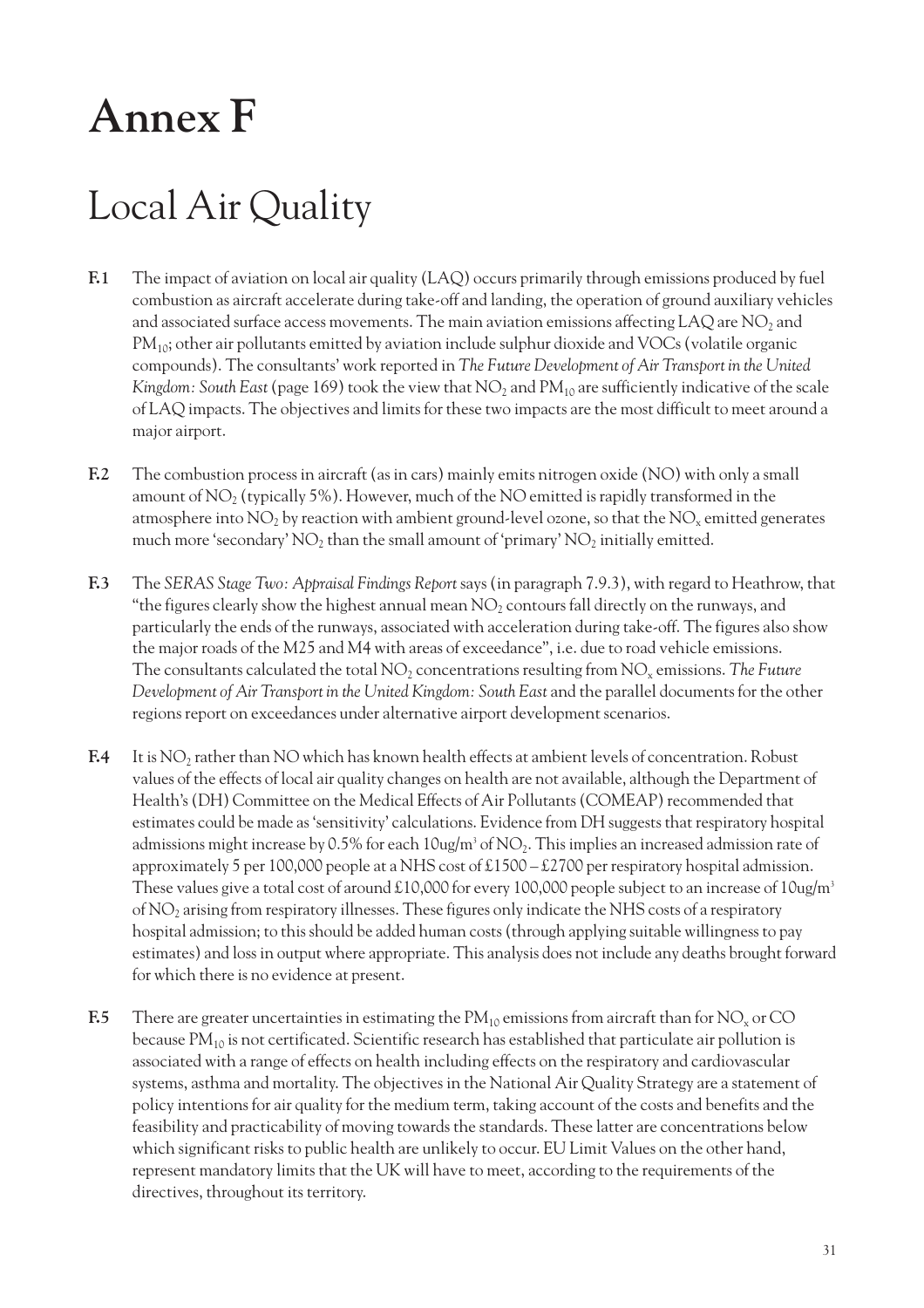- F.6 SERAS modelled PM<sub>10</sub> emissions from all sources, not just aviation, and found exceedances of EU standards only at the ends of runways, but not where people live. Also, the Air Quality Strategy objective (equivalent to the EU Stage 1 limit value) was met in residential areas around the options, with the relevant concentrations only being exceeded very close to the runways or roads. The Government has now brought in revised  $PM_{10}$  limits, similar to the EU Stage II regulations, which are much tighter than the ones that were current at the time of SERAS. The SERAS results suggest that in 2015 even these more stringent limits will not create any  $PM_{10}$  exceedance for any option including an additional Heathrow runway.
- **F.7** An alternative approach based on total external costs of air pollution from aviation was taken in a study by CE Delft in 2002 on the *External Costs of Aviation*17. This report set out all the emissions of importance from a local air quality perspective and the range of health and environmental impacts. This study estimates that the external LAQ costs of aviation vary between  $\epsilon$ 1-2 per passenger (equivalent to £119–236 million for all UK passengers).
- **F.8** Although odour is recognised as a 'nuisance', there is no ambient air quality standard for 'odour' nor for kerosene vapour. It is difficult to correlate the detection of odour with absolute concentrations, anyway, because of the characteristics of the human nose and the complex mix of compounds in aviation fuel. Unlike the situation for NO<sub>y</sub>, modern engines are getting better (per passenger) in terms of total hydrocarbon emissions from exhaust, but much of the odour may come from unburned fuel on engine start-up (fugitive emissions from fuel handling also contribute but are not very large), and it is not clear if start-up emissions are increasing or decreasing per passenger. There is no evidence of health effects from kerosene vapour at the 'ambient' concentrations at issue here, but there may be occupational health issues for handlers of aviation fuel.

<sup>17</sup> 02.7700.03 *External Costs of Aviation*, February 2002, CE Delft available online at www.cedelft.nl